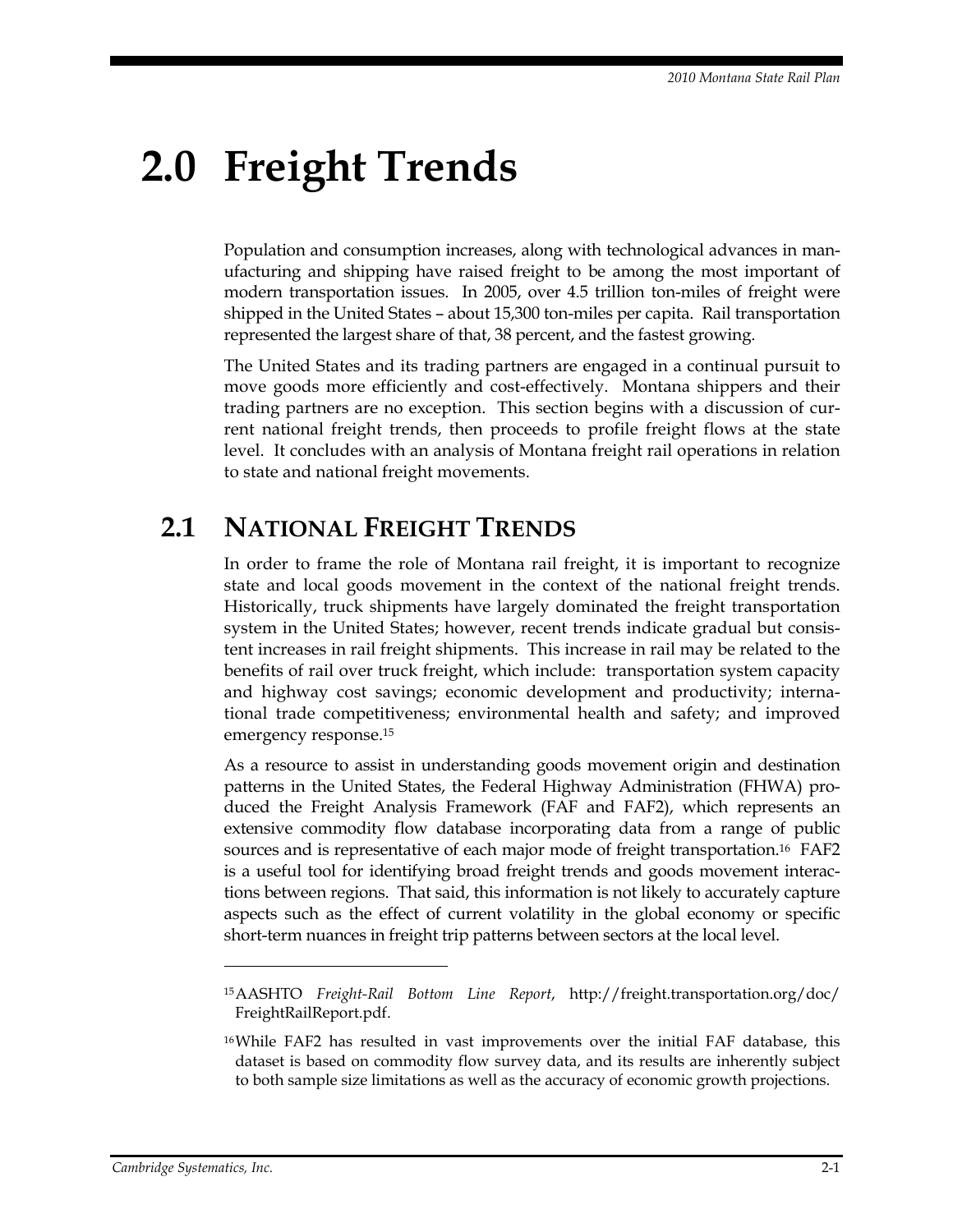At the national level, FAF2 projects substantial freight growth across all modes, with domestic shipments showing exceptionally large increases. Table 2.1 displays tonnages by mode for the entire United States for 2002 and 2035. The data shows that total freight tonnage is expected to nearly double by 2035, and to remain dominated by truck transport (+96 percent). Rail (+87.5 percent), intermodal (+101 percent), and pipeline (+83.6 percent) also are projected to increase at impressive paces.17

|                      | (Millions of Tons) |            |  |
|----------------------|--------------------|------------|--|
|                      | 2002 Total         | 2035 Total |  |
| Truck                | 11,539             | 22,814     |  |
| Rail                 | 1,879              | 3,525      |  |
| Water                | 701                | 1,041      |  |
| Air, Air, and Truck  | 10                 | 27         |  |
| Intermodal           | 1,292              | 2,598      |  |
| Pipeline and Unknown | 3,905              | 7,172      |  |
| Total                | 19,326             | 37,178     |  |

### **Table 2.1 Summary of U.S. Shipments by Mode**  *2002 and 2035 (Millions of Tons)*

When analyzing shipments by mode and value – shown in Table 2.2 – projections reveal substantial gains across every category. With total value of shipments expected to increase nearly 193 percent from \$13,120 billion to \$38,399 billion, all modes increase: truck by 168 percent, rail by 83 percent, and intermodal and pipeline by 356 percent and 105 percent, respectively.

 $\overline{a}$ 

<sup>&</sup>lt;sup>17</sup> Intermodal freight transport is a separate category characterized by the movement of freight in a container or vehicle across multiple modes of transportation, including rail, ship, and truck.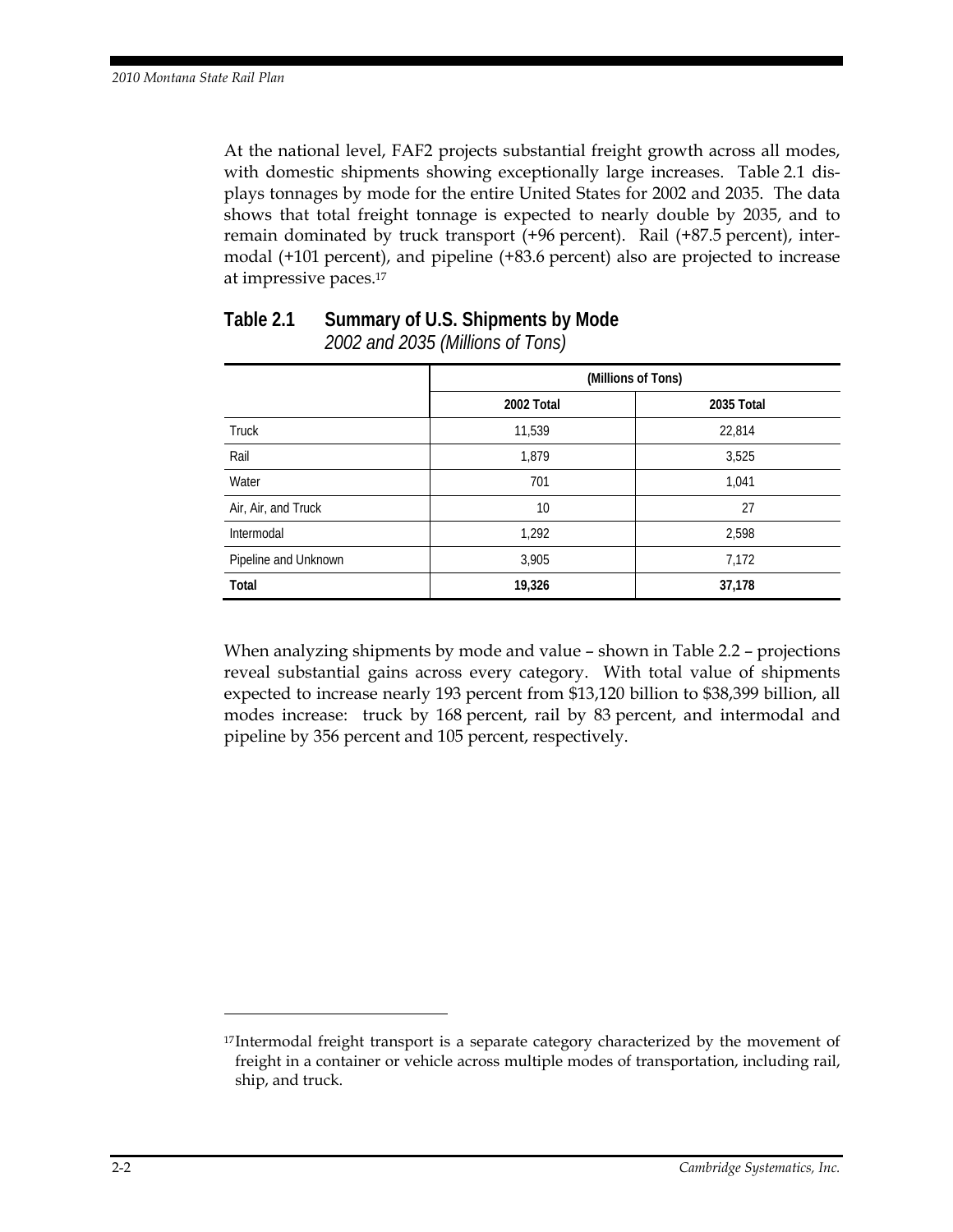|                      | (Billions of Dollars) |            |  |
|----------------------|-----------------------|------------|--|
|                      | 2002 Total            | 2035 Total |  |
| <b>Truck</b>         | \$8,856               | \$23,767   |  |
| Rail                 | \$382                 | \$702      |  |
| Water                | \$103                 | \$151      |  |
| Air, Air, and Truck  | \$663                 | \$455      |  |
| Intermodal           | \$1,967               | \$8,966    |  |
| Pipeline and Unknown | \$1,149               | \$2,357    |  |
| Total                | \$13,120              | \$38,399   |  |

#### **Table 2.2 Summary of U.S. Shipments by Mode**  *2002 and 2035 (Billions of Dollars)*

Tables 2.3 and 2.4 show total freight flows by mode for 2002 and 2035, broken down by domestic trade, exports, and imports, by volume and value, respectively. In 2002, domestic movements made up the lion's share of freight flows by both weight (91 percent) and value (84 percent). This trend is expected to continue in the future, with domestic movements accounting for about 91 percent (by weight) and 77 percent (by value) of total freight flows by 2035. In Montana, this likely will be reflected by increasing shipments of basic commodities like grain and minerals.

Although domestic freight shipments clearly make up the majority of total goods movement in the United States, foreign trade (imports and exports) is expected to grow faster. According to FAF2, the total weight of foreign freight shipments will grow by 2.3 percent annually between now and 2035, compared to 2 percent per year for domestic movements. This will cause the total volume of these shipments to expand by 112 percent (to about 3.5 million tons) by 2035. When measured by value, the growth is even more dramatic: 4.5 percent annually for foreign trade compared to 3 percent per year for domestic. As a result, the value of foreign trade will more than quadruple in the coming years, to \$8.8 trillion. In Montana, this growth will manifest itself in terms of increasing cross-border trade with Canada as well as growing east-west movements; for example, of goods imported through West Coast seaports on their way to midwestern and eastern markets.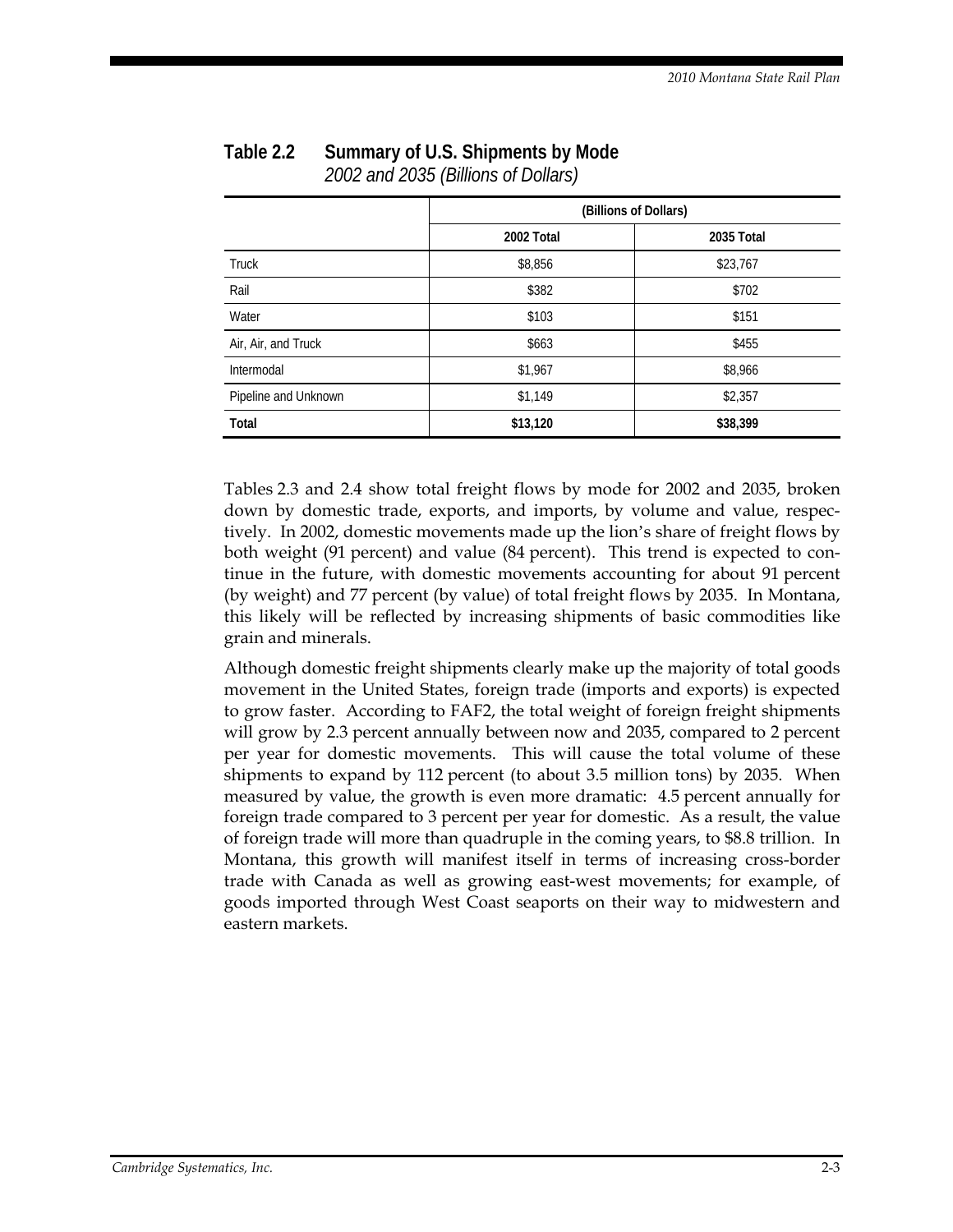|                      | 2002            |                |                |                 |         |                |
|----------------------|-----------------|----------------|----------------|-----------------|---------|----------------|
|                      | <b>Domestic</b> | <b>Exports</b> | <b>Imports</b> | <b>Domestic</b> | Exports | <b>Imports</b> |
| <b>Truck</b>         | 11,336          | 106            | 97             | 22,231          | 262     | 320            |
| Rail                 | 1,769           | 32             | 78             | 3,292           | 57      | 176            |
| Water                | 595             | 62             | 44             | 874             | 114     | 54             |
| Air, Air, and Truck  | 3               | 3              | 4              | 10              |         | 10             |
| Intermodal           | 196             | 317            | 780            | 334             | 660     | 1,604          |
| Pipeline and Unknown | 3,772           | 4              | 130            | 6,926           | 5       | 240            |
| Total                | 17,670          | 524            | 1,133          | 33,668          | 1,105   | 2,404          |

### **Table 2.3 U.S. Shipments by Mode and Weight**  *2002 and 2035 (Millions of Tons)*

Notes: Intermodal includes U.S. Postal Service and courier shipments and all intermodal combinations except air and truck.

 Pipeline and unknown shipments are combined because FAF2 data on region-to-region flows by pipeline are statistically uncertain.

|                      | 2002            |         |         | 2035            |         |                |
|----------------------|-----------------|---------|---------|-----------------|---------|----------------|
|                      | <b>Domestic</b> | Exports | Imports | <b>Domestic</b> | Exports | <b>Imports</b> |
| <b>Truck</b>         | \$8,447         | \$201   | \$208   | \$21.655        | \$806   | \$1,306        |
| Rail                 | \$288           | \$26    | \$68    | \$483           | \$63    | \$156          |
| Water                | \$76            | \$13    | \$13    | \$103           | \$31    | \$18           |
| Air, Air, and Truck  | \$162           | \$226   | \$275   | \$721           | \$778   | \$955          |
| Intermodal           | \$983           | \$268   | \$716   | \$4,315         | \$943   | \$3,708        |
| Pipeline and Unknown | \$1,127         | \$1     | \$22    | \$2,315         | \$1     | \$41           |
| Total                | \$11,083        | \$735   | \$1,302 | \$29,592        | \$2,623 | \$6,184        |

## **Table 2.4 U.S. Shipments by Mode and Value**

*2002 and 2035 (Billions of Dollars)* 

Notes: Intermodal includes U.S. Postal Service and courier shipments and all intermodal combinations except air and truck.

 Pipeline and unknown shipments are combined because FAF2 data on region-to-region flows by pipeline are statistically uncertain.

The above tables suggest the growing role of the U.S. in the global economy. Both imports and exports are expected to continue to increase in volume and value in the long term, notwithstanding current downward trends in freight shipments and the general weakening of the economy since 2008. Figure 2.1 depicts historical trade value trends on each U.S. border. This figure helps illustrate several patterns. Historically, the East Coast has been dominant in value of goods shipped in comparison to other borders. However, both the West Coast and Canadian border regions grew in importance beginning in the 1960s and achieved relative parity by 2000.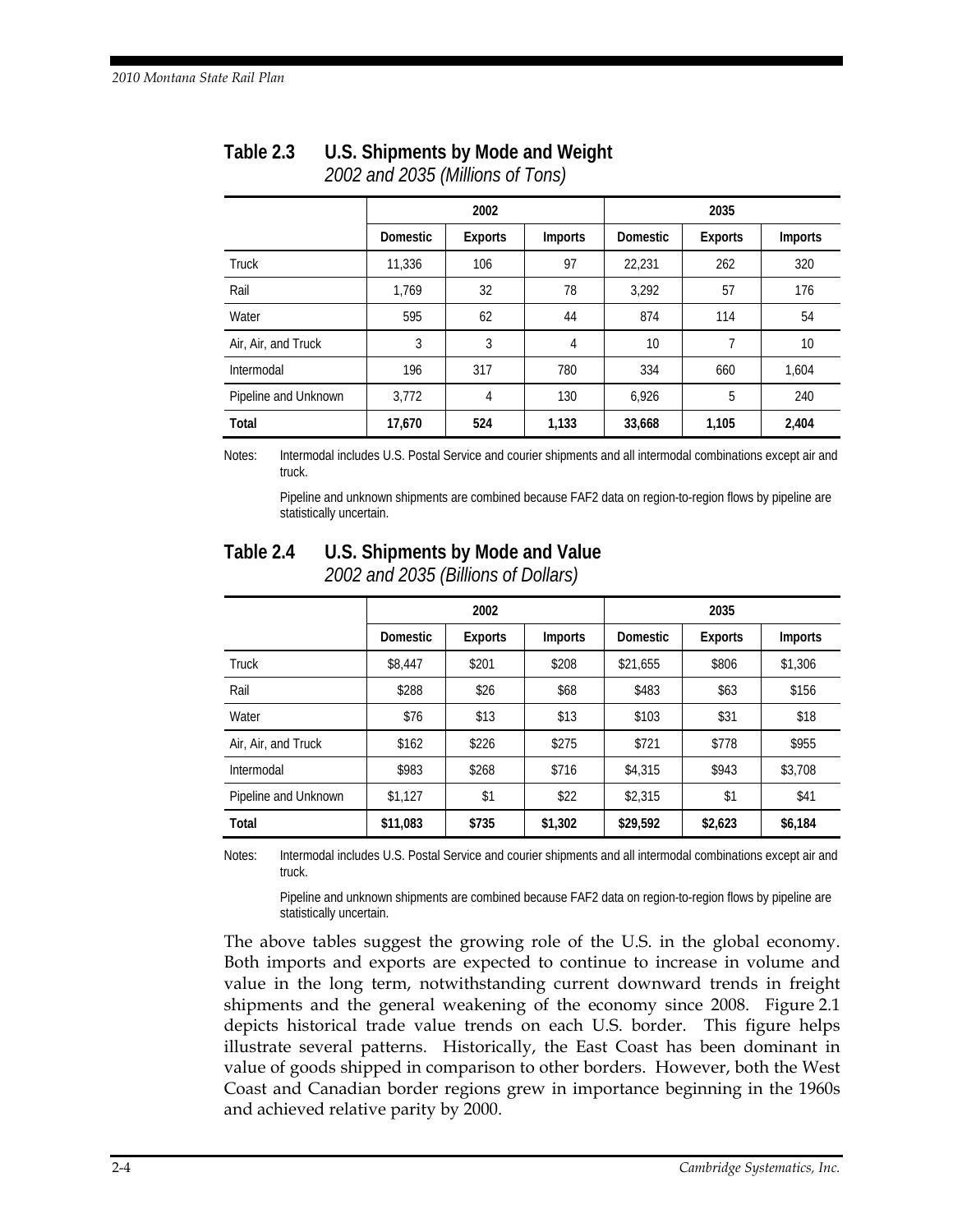



Analysis by Cambridge Systematics, Inc. Source:

This trend has been driven by several key factors. For instance, the advent of containerization (generally assumed to be higher-value goods) in the 1950s and the continuing advances in technology enabled larger ships and efficient port and intermodal operations. West Coast growth also is due in large part to the emergence of Asian shipping utilizing direct shipping lanes to West Coast ports. The North American Free Trade Agreement, which went into effect in 1994, greatly expanded trade opportunities between the United States, Canada, and Mexico and likely contributed to higher trade volume and value along the Canadian border. Generally speaking, each border region can be seen making gradual recovery from decreases in the early 2000s. This figure is particularly germane from a Montana perspective, due to the State's active trading relationships with both the Canadian border as well as the West Coast trade centers.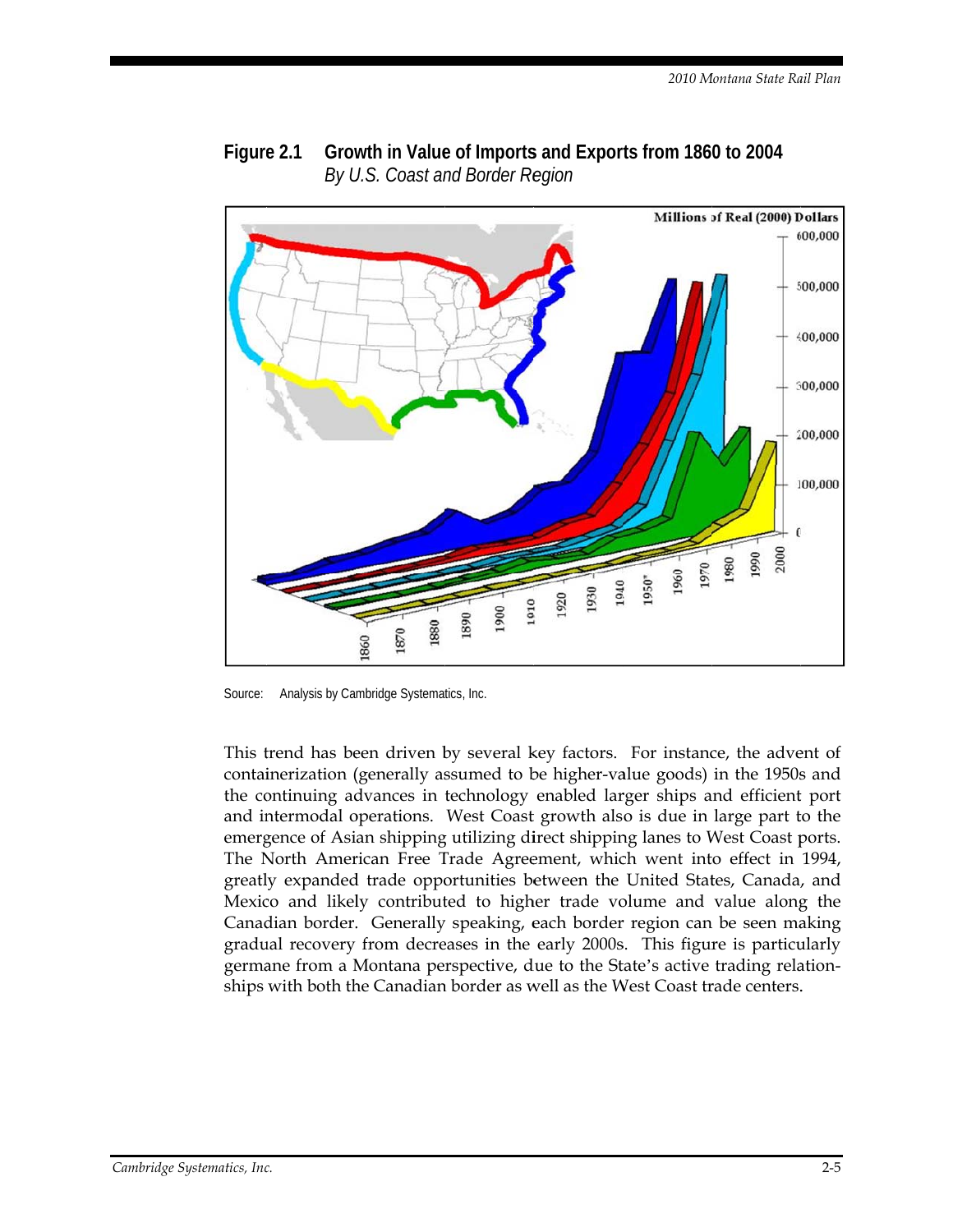# **2.2 STATE FREIGHT TRENDS**

By narrowing the focus to Montana statewide freight data and forecasts (using the FAF2 database), it is evident that national freight flows are not representative of Montana freight trends. Table 2.5 identifies Montana shipments by weight for the 2002 base year and as projected for 2035.18

# **Table 2.5 Montana Shipments by Weight**

*2002 and 2035 (Millions of Tons)* 

|                     | 2002                |                   |                 | 2035                |                   |                 |
|---------------------|---------------------|-------------------|-----------------|---------------------|-------------------|-----------------|
|                     | <b>Within State</b> | <b>From State</b> | <b>To State</b> | <b>Within State</b> | <b>From State</b> | <b>To State</b> |
| <b>Truck</b>        | 36.6                | 7.2               | 8.6             | 92.7                | 15.6              | 26.0            |
| Rail                | 4.4                 | 48.1              | 1.6             |                     | 71.8              | 6.5             |
| Water               | 0.1                 | 0.1               | 0.1             | 0.1                 | 0.1               | 0.1             |
| Air, Air, and Truck | 0.1                 | 0.1               | 0.1             | 0.1                 | 0.2               | 0.1             |
| Intermodal          | 0.2                 | 0.6               | 0.2             | 1.1                 | 0.9               | 0.5             |
| Total               | 41.4                | 56.1              | 10.6            | 95.0                | 88.6              | 33.2            |

Source: Freight Analysis Framework 2.2, State Summary Information, FHWA, Office of Freight Management and Operations.

 Freight shipments by value (Table 2.6) differ significantly from shipments by weight. Trucks typically haul higher-value, time-sensitive cargo, and the data reflects that. Without exception, the estimated value of truck shipments is substantially higher than all the other modes. Higher-volume, lower-value goods tend to be shipped by rail, and the FAF2 data shows that, in 2035, rail shipments to, from, and within the State will expand. Higher-value intermodal shipments (mostly truck-and-rail) to the State will more than quadruple. By value, however, the major growth is expected in truck freight.

By 2035, total tonnage is projected to increase by 101 percent to 216.8 million tons. In both 2002 and 2035, truck shipments account for the largest share of within-state tonnage, with rail transport a distant second. The majority of freight shipped to Montana is similarly split between truck and rail. However, rail dominates from-state tonnage and is expected to account for 81 percent of exports from the State in 2035.

 $\overline{a}$ 

<sup>18</sup> FAF2 includes pipeline movements with those of unknown mode. Because these shipments are subject to large uncertainty and can skew results when analyzing mode split patterns, pipeline and unknown movements are analyzed separately.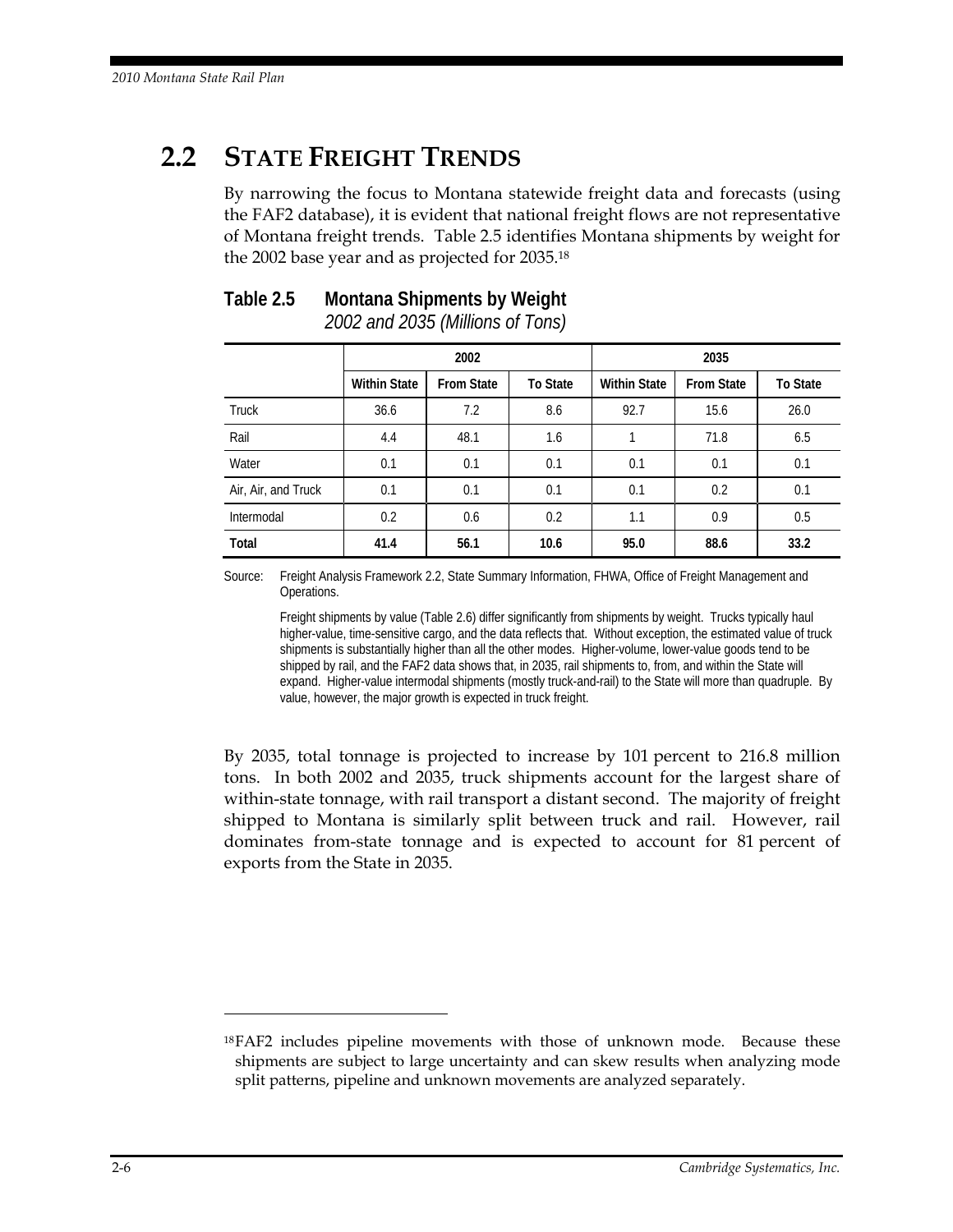|                     | 2002                |                   |                 | 2035                |                   |                 |
|---------------------|---------------------|-------------------|-----------------|---------------------|-------------------|-----------------|
|                     | <b>Within State</b> | <b>From State</b> | <b>To State</b> | <b>Within State</b> | <b>From State</b> | <b>To State</b> |
| <b>Truck</b>        | \$13,908            | \$3,885           | \$11,046        | \$39,780            | \$8,337           | \$39,923        |
| Rail                | \$122               | \$1.769           | \$223           | \$381               | \$2,033           | \$394           |
| Water               | \$0                 | \$0               | \$0             | \$0                 | \$0               | \$0             |
| Air, Air, and Truck | \$7                 | \$91              | \$358           | \$21                | \$166             | \$755           |
| Intermodal          | \$308               | \$633             | \$2,312         | \$852               | \$1,874           | \$10,500        |
| Total               | \$14,345            | \$6,379           | \$13,939        | \$41,034            | \$12,410          | \$51,572        |

#### **Table 2.6 Montana Shipments by Value**  *2002 and 2035 (Millions of Dollars)*

Source: Freight Analysis Framework 2.2, State Summary Information, FHWA, Office of Freight Management and Operations.

In 2008, FHWA released a provisional FAF2 database intended to establish interim adjustments to previous versions. That database includes information for 2007, and provides richer detail about the specific commodities being shipped in, from, and to the State. As mentioned, commodity flow databases' utility tends to be in their ability to identify broader trends rather than to establish highly detailed commodity interactions. But in the case of Montana, the FAF2 2007 provisional database provides a useful frame of reference. The next several graphics consider state freight movements by weight, value, and commodity from this data source.

Figure 2.2 displays weights by mode (excluding pipeline and unknown) for freight with Montana both as an origin and destination. There is a dramatic difference in rail tonnage for shipments that are entering versus leaving the State. Overall, origin tonnage is more than five times destination tonnage, and for rail, the disparity is even greater (more than 52 million tons leaving the State, compared to about 1.5 million tons entering it). Truck freight is the reverse, with the vast majority (86 percent) of tonnage entering the State coming in by truck, compared to 13 percent of originating tonnage.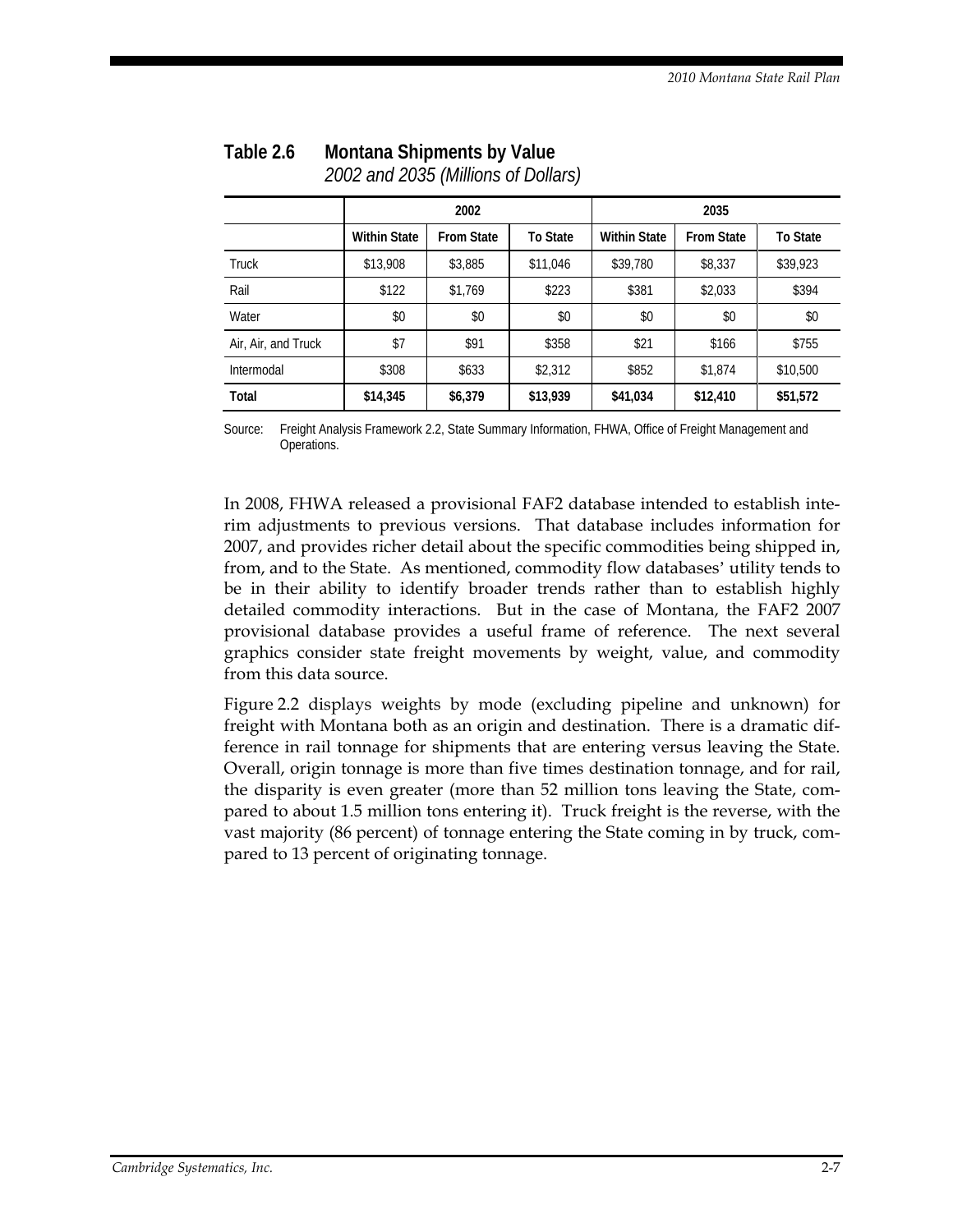

#### **Figure 2.2 Montana Freight Weight by Mode**  *2007 (Millions of Tons)*

Source: Freight Analysis Framework, 2007 Provisional Database. Excludes pipeline and unknown movements.

Freight by value for 2007 is shown in Figure 2.3, again excluding pipeline and intermodal shipments. The chart shows that trucks carry a substantial majority of freight value both originating and terminating in Montana. Rail accounts for 32 percent of the freight value originating in Montana but only 1 percent of terminating value. Other modes occupy a notable portion of total value in both categories, which mostly reflects higher-value truck-rail intermodal shipments. The truck and intermodal modes represent a large proportion of overall value of freight shipped because more valuable commodities tend to be transported as containerized or truck trailer freight. Moreover, trucks (hauling containers or trailers) are better suited to distributing finished goods to diffuse markets – e.g., retail and commercial locations, restaurants and grocery stores, and various types of manufacturing and light industrial establishments – and this type of freight tends to be higher value.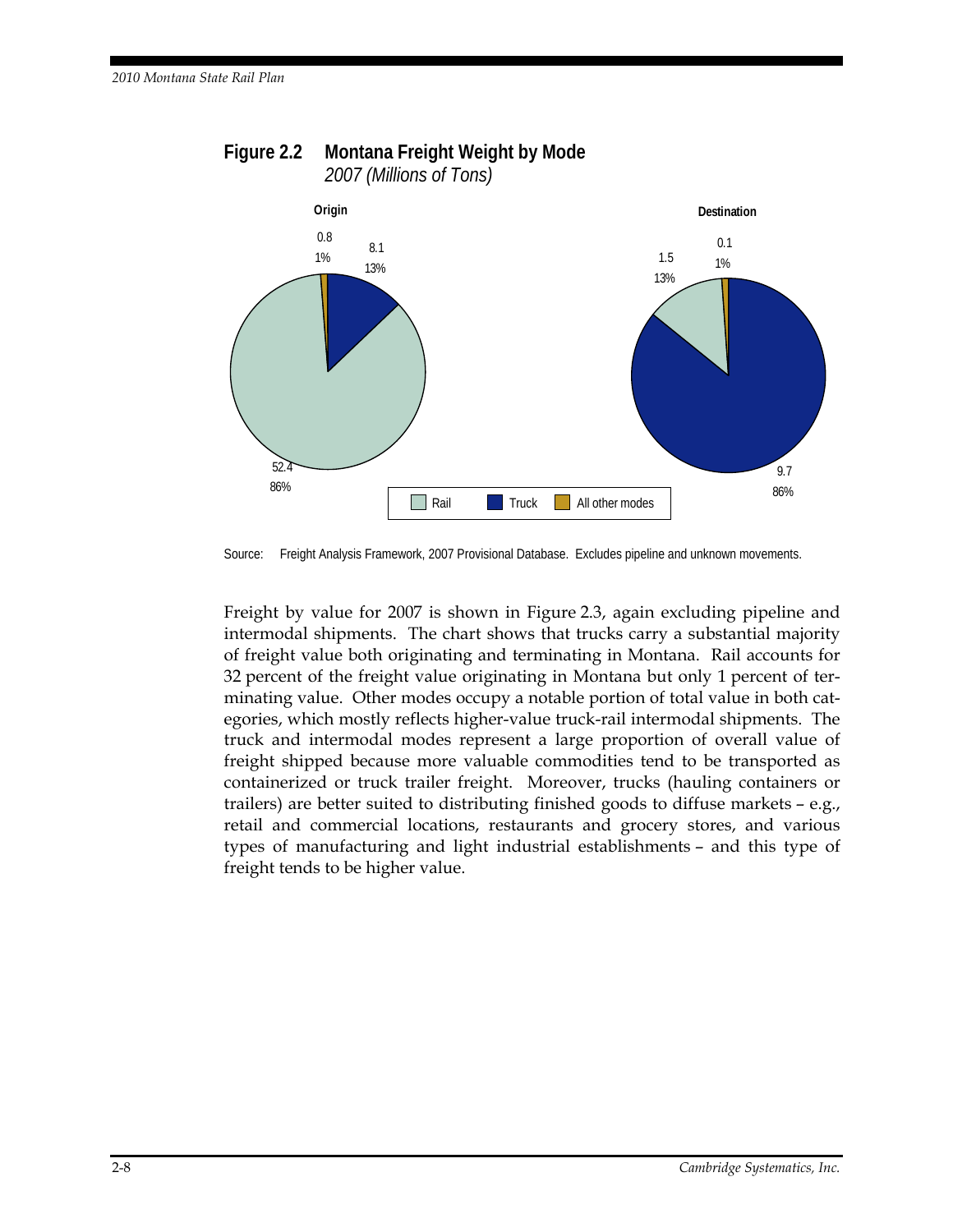

#### **Figure 2.3 Montana Freight Value by Mode**  *2007 (Billions of Dollars)*

Source: Freight Analysis Framework, 2007 Provisional Database. Excludes pipeline and unknown movements.

As discussed earlier, the FAF2 database bundles pipeline and unknown modes due to the large amount of uncertainty associated with pipeline movements and the difficulties associated with validating these movements. As a result, pipeline and unknown shipments have been excluded from the discussion to this point. Table 2.7 summarizes the volume and value of all shipments made via pipeline and unknown modes in Montana for 2002 and 2035. Given the importance of the energy industry to Montana's economy, it is reasonable to assume that most of these movements are by pipeline. As can be seen from the table, these movements constitute a significant portion of the volume and value of freight movements in Montana, and are particularly important to the State's growing oil and gas industries. Pipelines in Montana principally carry petroleum and natural gas, which is both high value and high volume, with growth in all flows.

**Table 2.7 Shipments via Pipeline and Unknown Modes in Montana**  *2002 and 2035* 

|                                   | 2002                |                   |          | 2035                |                   |                 |
|-----------------------------------|---------------------|-------------------|----------|---------------------|-------------------|-----------------|
|                                   | <b>Within State</b> | <b>From State</b> | To State | <b>Within State</b> | <b>From State</b> | <b>To State</b> |
| By Weight<br>(Millions of Tons)   | 18.4                | 20.3              | 9.3      | 79.5                | 50.4              | 25.9            |
| By Value<br>(Billions of Dollars) | \$1.3               | \$5.7             | \$2.1    | \$4.3               | \$13.3            | \$7.1           |

Source: Freight Analysis Framework 2.2.

The following graphics focus on the types of commodities which have a shipping origination or destination point in Montana.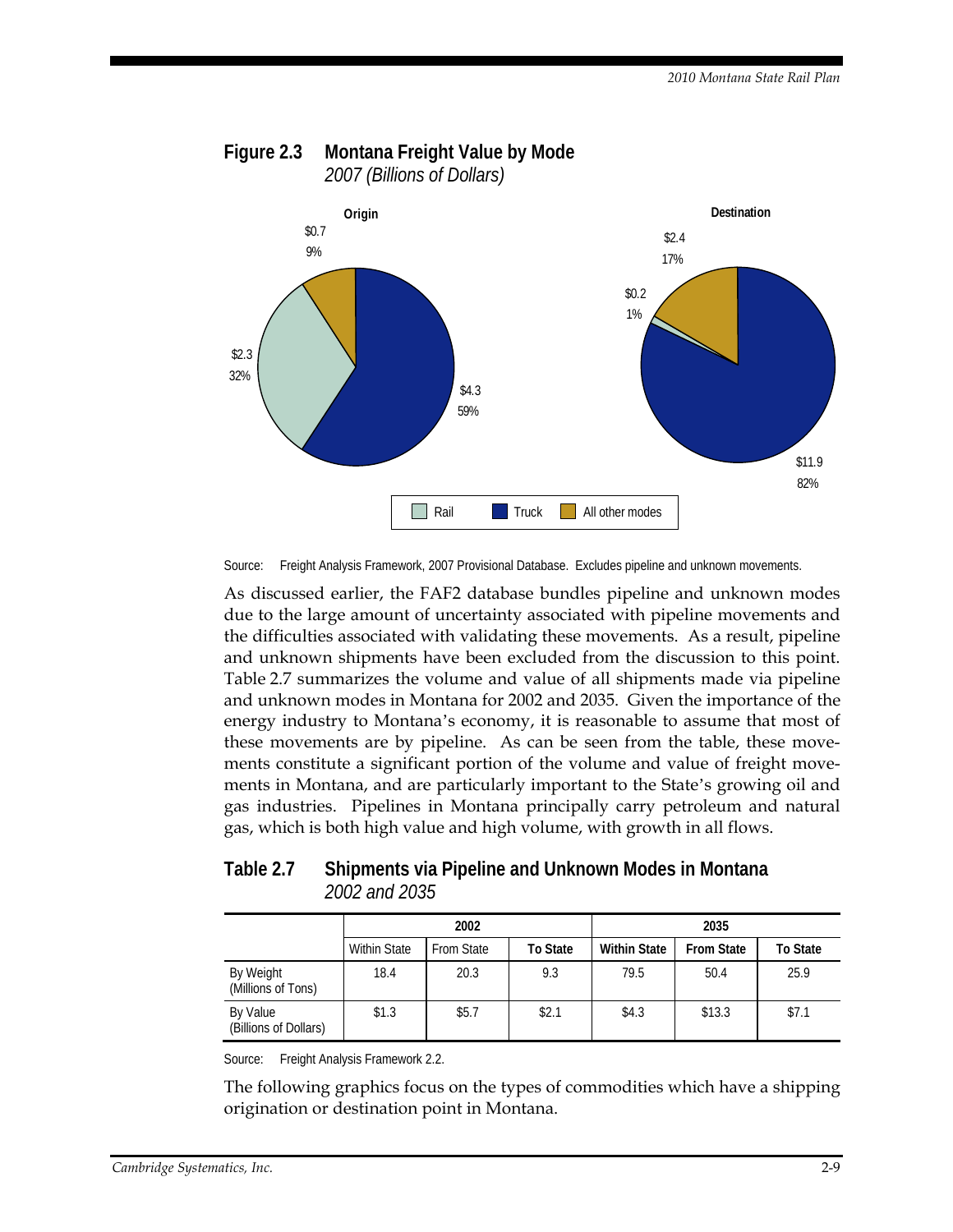Figure 2.4 provides a breakdown of the top five commodities – by tonnage – originating in the State by rail and truck. Coal (and coal not elsewhere classified) shipments are the dominant presence among goods shipped by rail; combined, they make up 81 percent of the tonnage originating in Montana. Other important rail commodities include minerals, metallic ores, and cereal grains.

The truck commodity mix is more diverse. Wood products make up 20 percent of tonnage leaving Montana by truck (about 1.6 million tons). Cereal grains and logs each comprise another 11 percent. Other commodities, which include things like food products, mixed freight, and manufactured goods, makes up about 3.5 million tons, or 44 percent of truck freight originating in Montana.



### **Figure 2.4 Commodities Originating in Montana by Weight**  *2007 (Thousands of Tons)*

Source: Freight Analysis Framework, 2007 Provisional Database.

Figure 2.5 presents the top five commodities originating in Montana by value for the truck and rail modes. The commodity mix is noticeably more diversified, with "Other" commodities representing 47 percent of rail value and 57 percent of truck value. Rail shipments are predominately coal, cereal grains, and other commodities. Truck shipments constitute about twice the value of the rail shipments, and include machinery, miscellaneous manufactured products, mixed freight (intermodal), and articles of base metal, as well as the large "other" commodity group.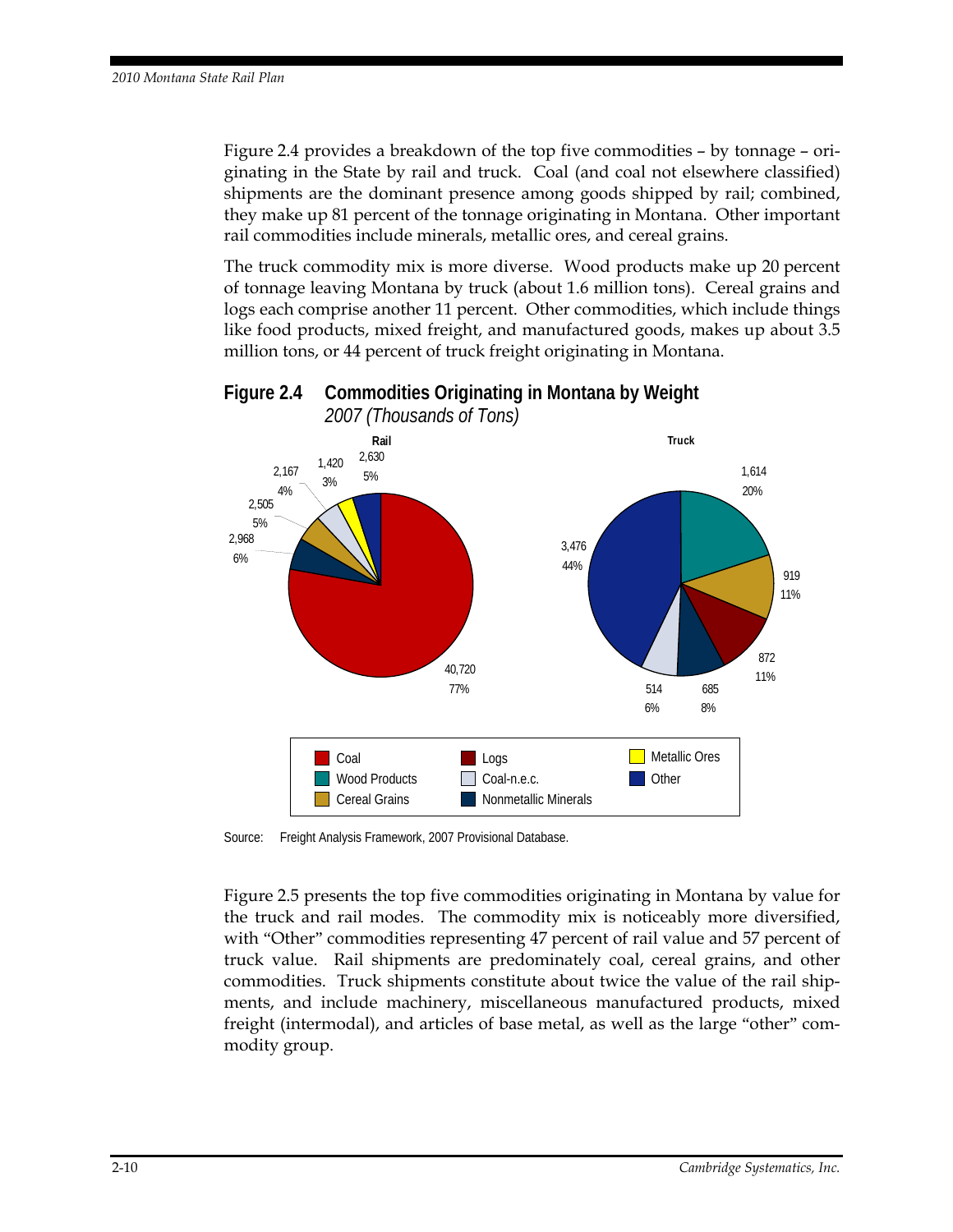

#### **Figure 2.5 Value of Commodities Originating in Montana by Mode**  *2007 (Millions of Dollars)*

As previously shown, the amount of freight tonnage terminating in Montana is far less than tonnage originating. The graphics below show the mix of commodities destined for Montana.

Figure 2.6 depicts top commodities terminating in Montana by tonnage. Note that this source (the 2007 provisional FAF2) estimates that total truck tonnage terminating in the State exceeds rail tonnage by more than nine times (a much greater difference than was shown in the FAF2 database, where the multiple is about five times as much). Inbound truck cargo is spread among several commodity categories, the largest being "all other commodities" (56 percent of the total); followed by mixed freight (intermodal), wood products, cereal grains, coal and petroleum products not elsewhere classified, and chemical products.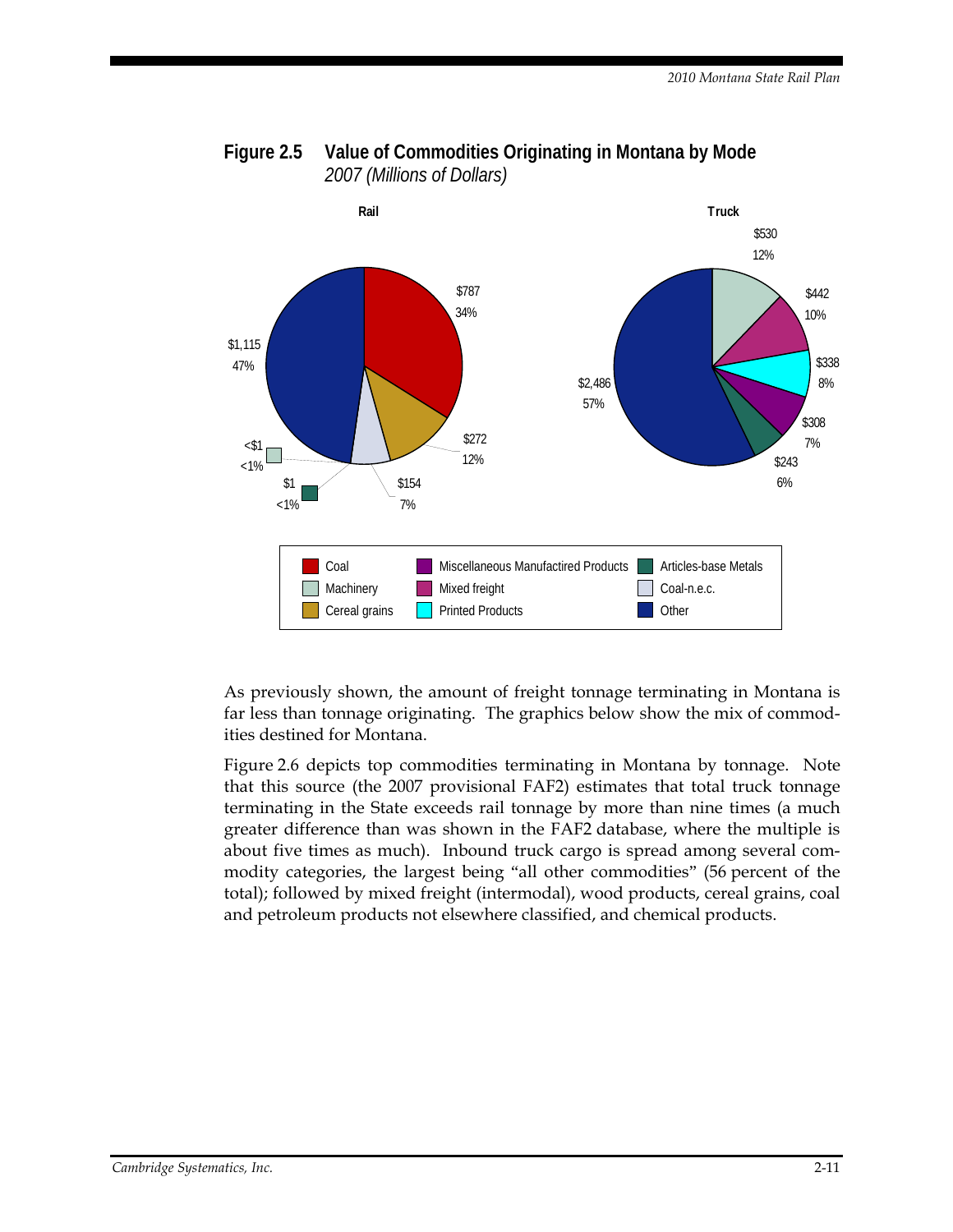

**Figure 2.6 Tonnage of Freight Commodities Terminating in Montana**  *2007 (Thousands of Tons)* 

When measured by value, freight moving into Montana is dominated by the truck mode. Overall, truck freight terminating in Montana was worth almost 55 times total rail freight value in 2007. This reflects the fact that trucks are the preferred mode for transporting light, higher-value commodities.

Figure 2.7 shows the top five commodities destined for Montana by value for the truck and rail modes. Top inbound goods shipped via truck include mixed freight (intermodal), machinery, chemical products, and other miscellaneous manufactured goods. Motorized vehicles (which are predominantly moved by train) and coal and petroleum products each make up about one-fifth of the incoming rail freight bill, followed by chemical products, mixed freight, machinery, and all other commodities.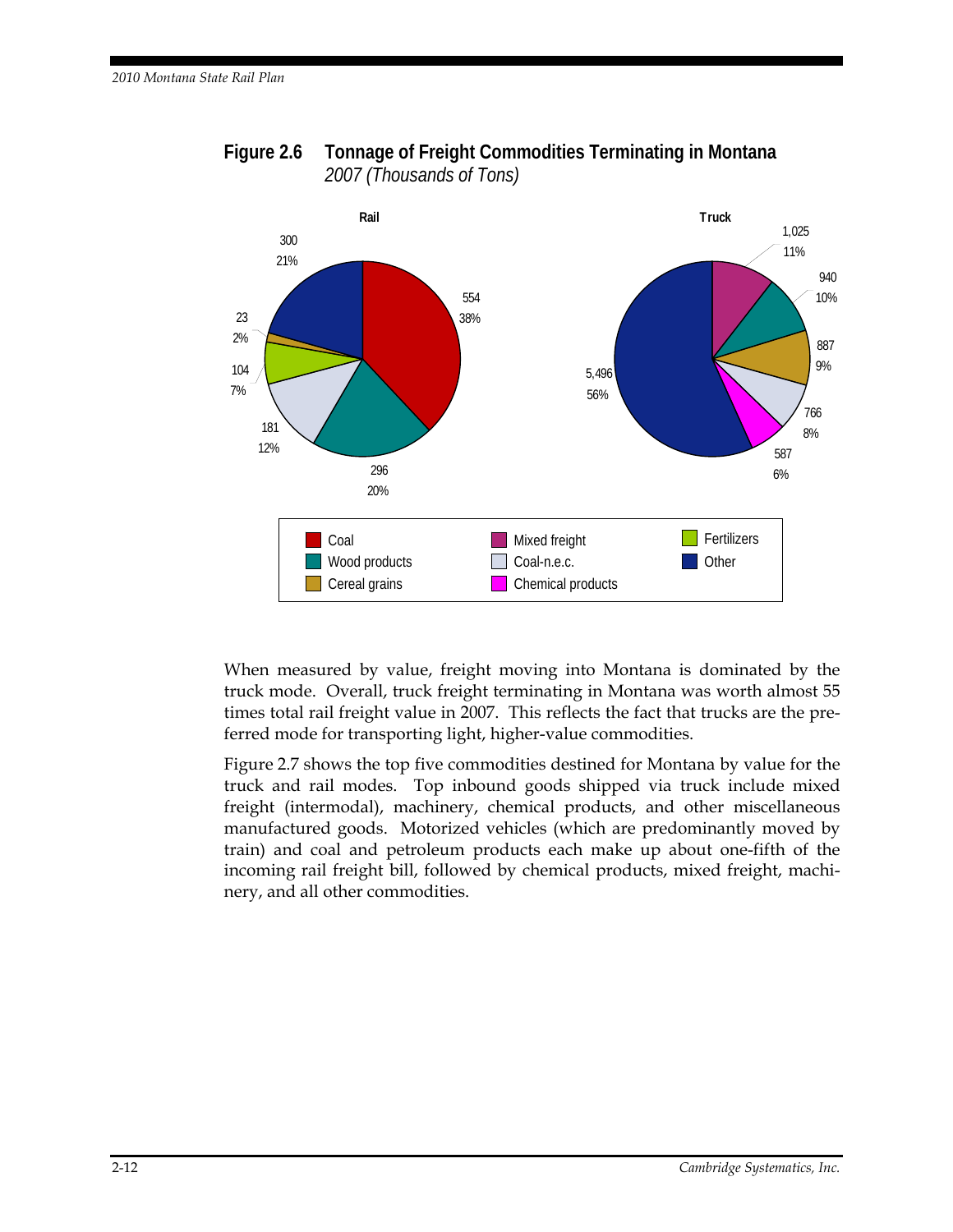

### **Figure 2.7 Value of Commodities Terminating in Montana**  *2007 (Millions of Dollars)*

# **2.3 STATE FREIGHT RAIL TRENDS**

Data from the Freight Analysis Framework (FAF) helps describe freight movements from a multimodal perspective but does not provide a level of detail needed to examine some conditions and trends of interest in rail planning. To consider the role of freight rail in the context of statewide goods movement, this section examines characteristics specific to rail freight in Montana using the 2005 Carload Waybill Sample, maintained by the Federal Surface Transportation Board. The Waybill Sample identifies rail-specific commodity flow trends by:

- Isolating goods that were transported on rail;
- Describing the weight of rail shipments by commodity, and the line-haul freight revenues received by the railroads for transporting them; and
- Characterizing the nature of rail moves, considering specific origins, destinations, and through trips.

The Waybill Sample reports four types of movements in relation to Montana:

- 1. **Intrastate** Originating and terminating within the State;
- 2. **Through** Passing through the State but neither begin nor end in the State;
- 3. **Originating** In the State but terminating in another state; and
- 4. **Terminating** In the State but originating in another state.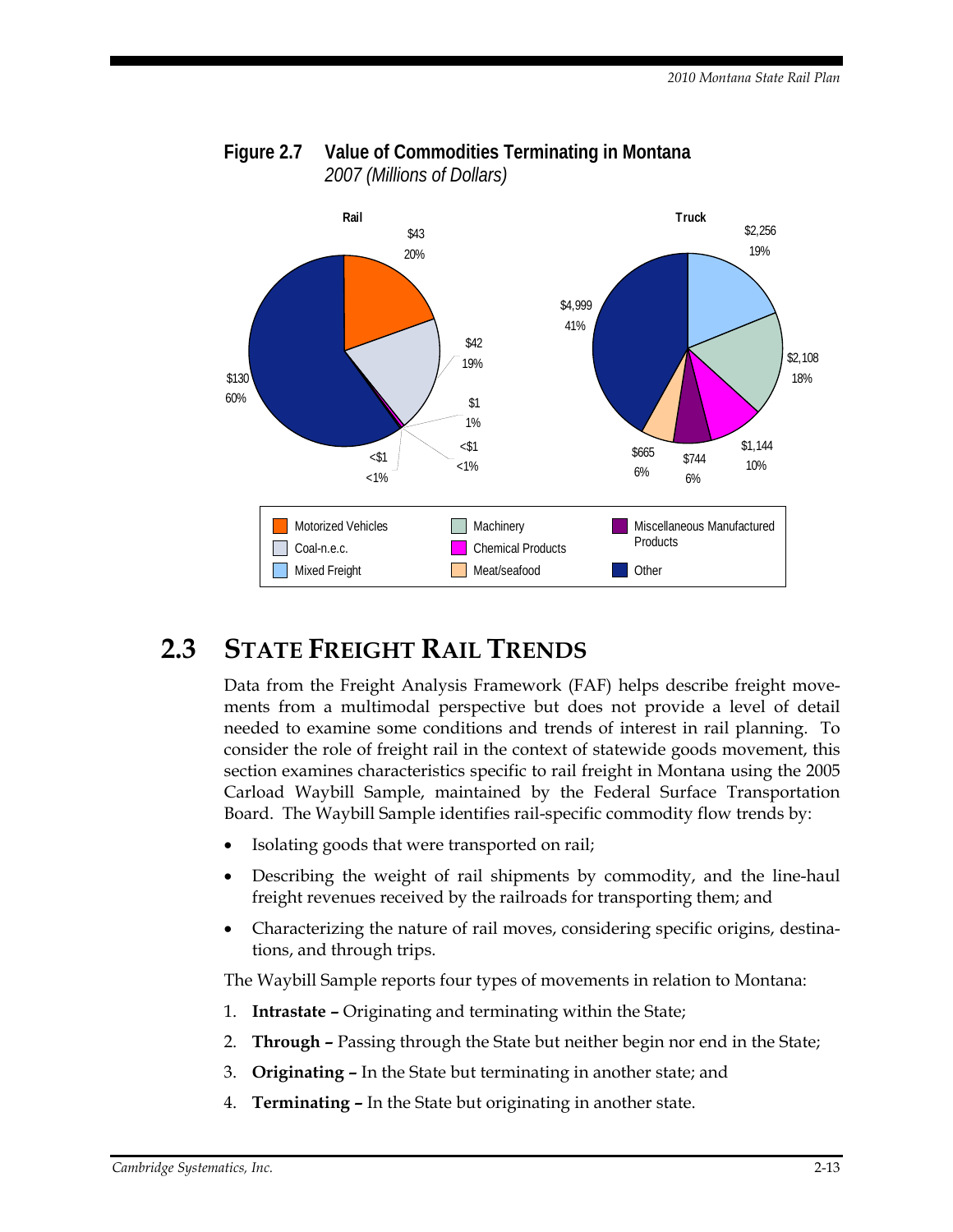The section also examines common trip combinations, rail commodities, and county-level shipments. Table 2.8 presents summary information extracted from the Waybill Sample regarding trip type, tonnage, and line-haul freight revenue.

| Trip Type               | Tonnage (Millions) | Revenue (Millions Dollars) |
|-------------------------|--------------------|----------------------------|
| Through Trips           | 56.4               | \$2,673.9                  |
| Originated Trips        | 42.0               | \$800.4                    |
| <b>Terminated Trips</b> | 2.8                | \$94.5                     |
| Intrastate Trips        | 2.1                | \$20.4                     |
| <b>Total</b>            | 103.4              | \$3,589                    |

**Table 2.8 Summary of Rail Freight Tonnage and Revenue by Trip Type** 

## **Rail Freight Trip Types**

Montana is situated on a trade corridor that links the midwestern and northwestern port markets. As a result, there is significant demand for throughbound rail service. Figure 2.8 highlights the dominant role of through traffic to Montana. Fully 74 percent of rail freight by revenue is just passing through the State. Originating shipments account for most of the remainder (22 percent by revenue). Rail trips terminating in Montana (3 percent by revenue) and those completely contained within the State (1 percent by revenue) make up smaller shares of the total, reflecting the State's relatively low population and status as a net exporter of goods shipped by rail.

When measured in tonnage in Figure 2.9, the picture is altered slightly, primarily because of the high amount of bulk commodities shipped from Montana. Through trips account for 54 percent of the total tonnage, while 41 percent originates in the State. Total terminated and intrastate tonnage account for far smaller shares at 3 percent and 2 percent, respectively.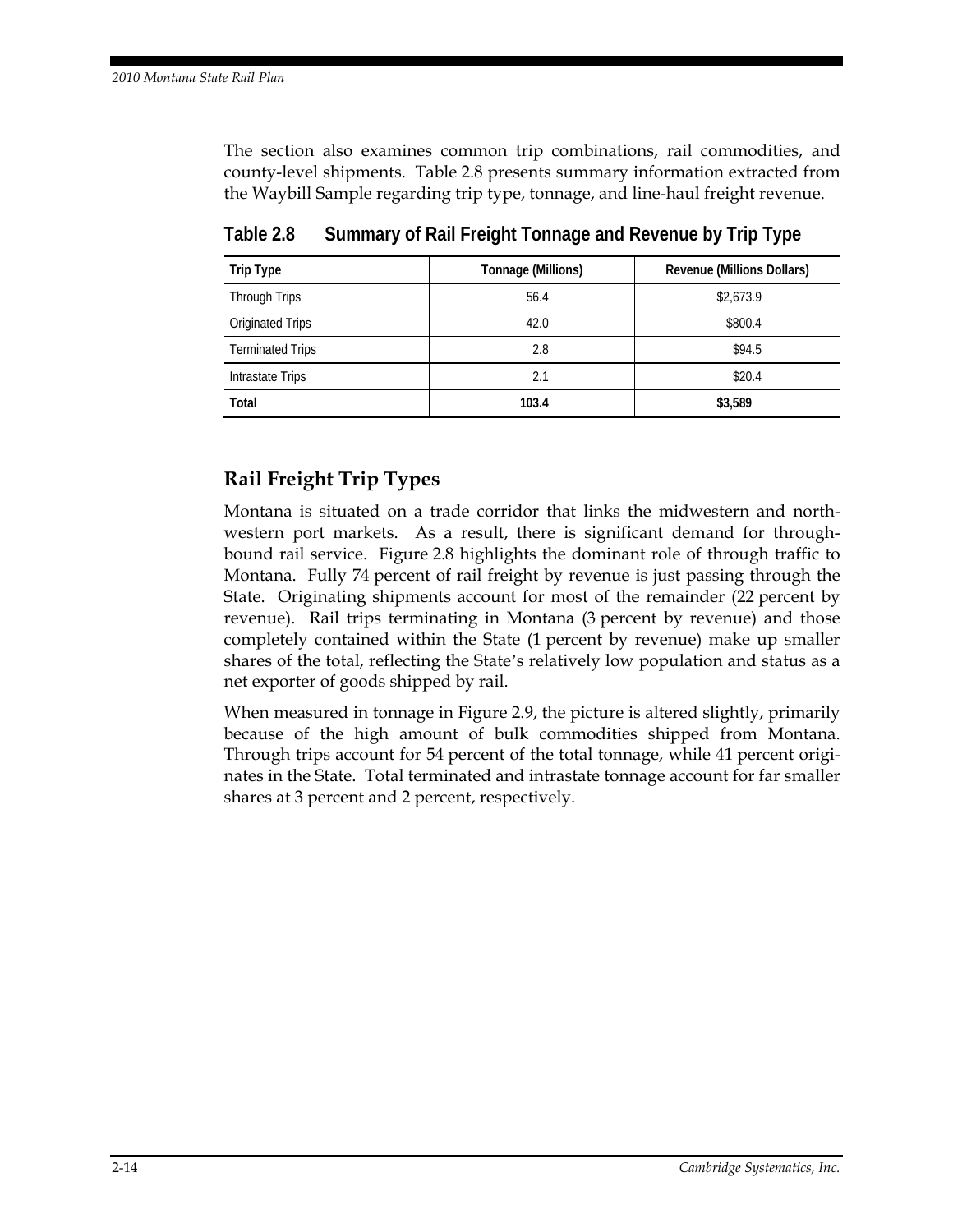



**Figure 2.9 Total Rail Tonnage by Trip Type**  *Millions of Tons* 

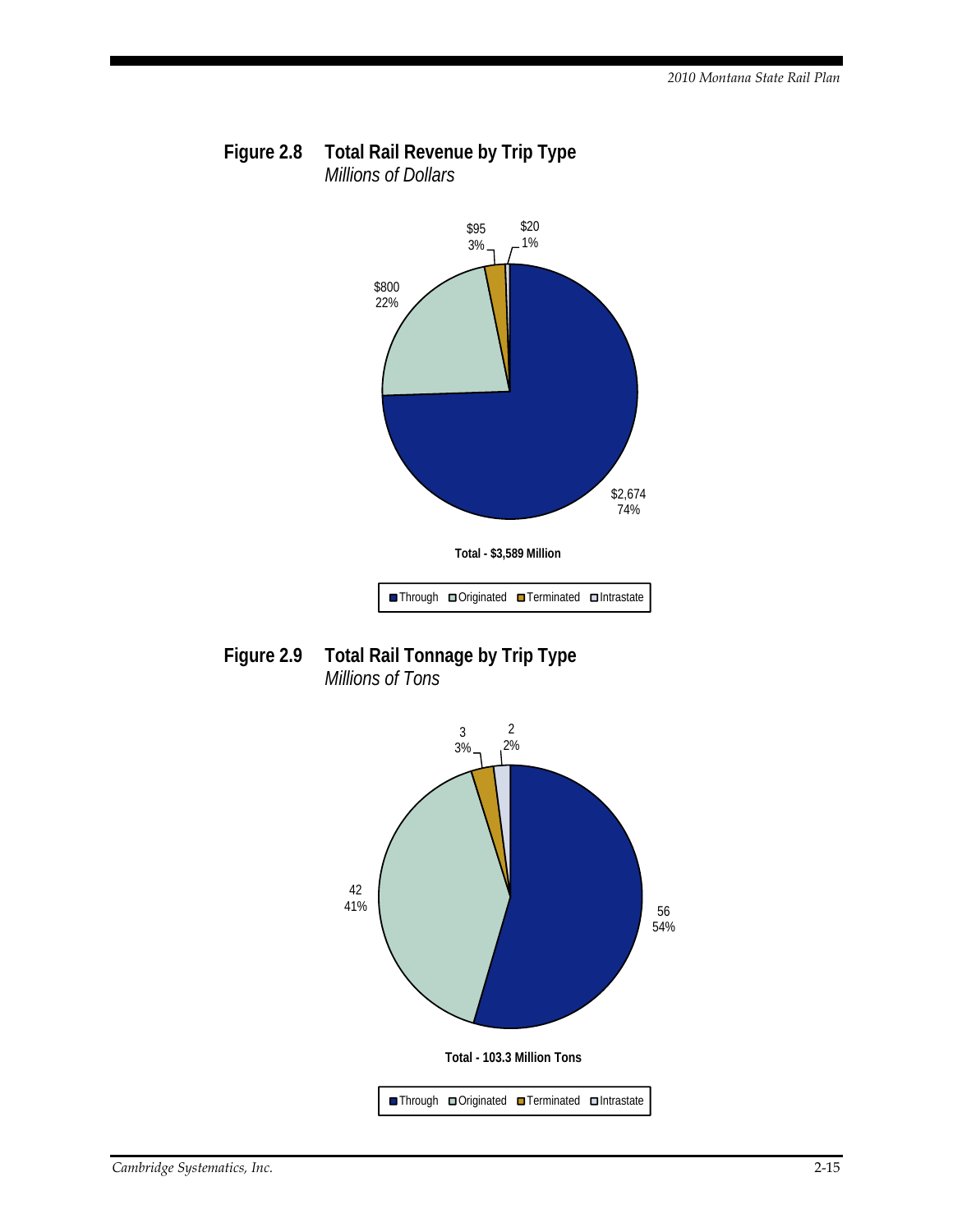### **Rail Freight Originating in Montana**

Montana provides over 7 percent of U.S. wheat, 5 percent of coal, and about 2 percent of nonmetallic minerals.19,20 These shipments reach markets across the United States and around the world, and rely on rail services. The Waybill Sample shows what is shipped from Montana by rail by commodity.

Coal shipments dominate both the tonnage and revenue categories in relation to other commodities shipped by rail from the State. The commodities were categorized into broad groups using Standard Transportation Commodity Codes (STCC) at the two-digit level. (STCC codes represent more detailed commodity descriptions, using up to seven digits. For example, wheat and barley products are classified under the broader "Farm Products" classification, and plywood, treated lumber, and saw logs are all classified under "Lumber or Wood Products.") The following figures show top originating commodities by revenue (Figure 2.10) and tonnage (Figure 2.11). Coal represents nearly half of the overall commodity mix by revenue (\$381 million) and 71 percent by weight (about 30 million tons). Farm products (which includes grain) makes up the next largest share, comprising 24 percent (\$187 million) by revenue and 15 percent (6 million tons) by weight. Petroleum or coal products, lumber or wood products, and clay, concrete, glass, or stone products round out the top five commodities. All other commodities make up only 6 percent of the total by revenue (\$51 million) and 4 percent by weight (about 2 million tons).

<u>.</u>

<sup>19</sup> U.S. Department of Agriculture, National Agricultural Statistics Service. 20 Freight Analysis Framework, 2007 Provisional database.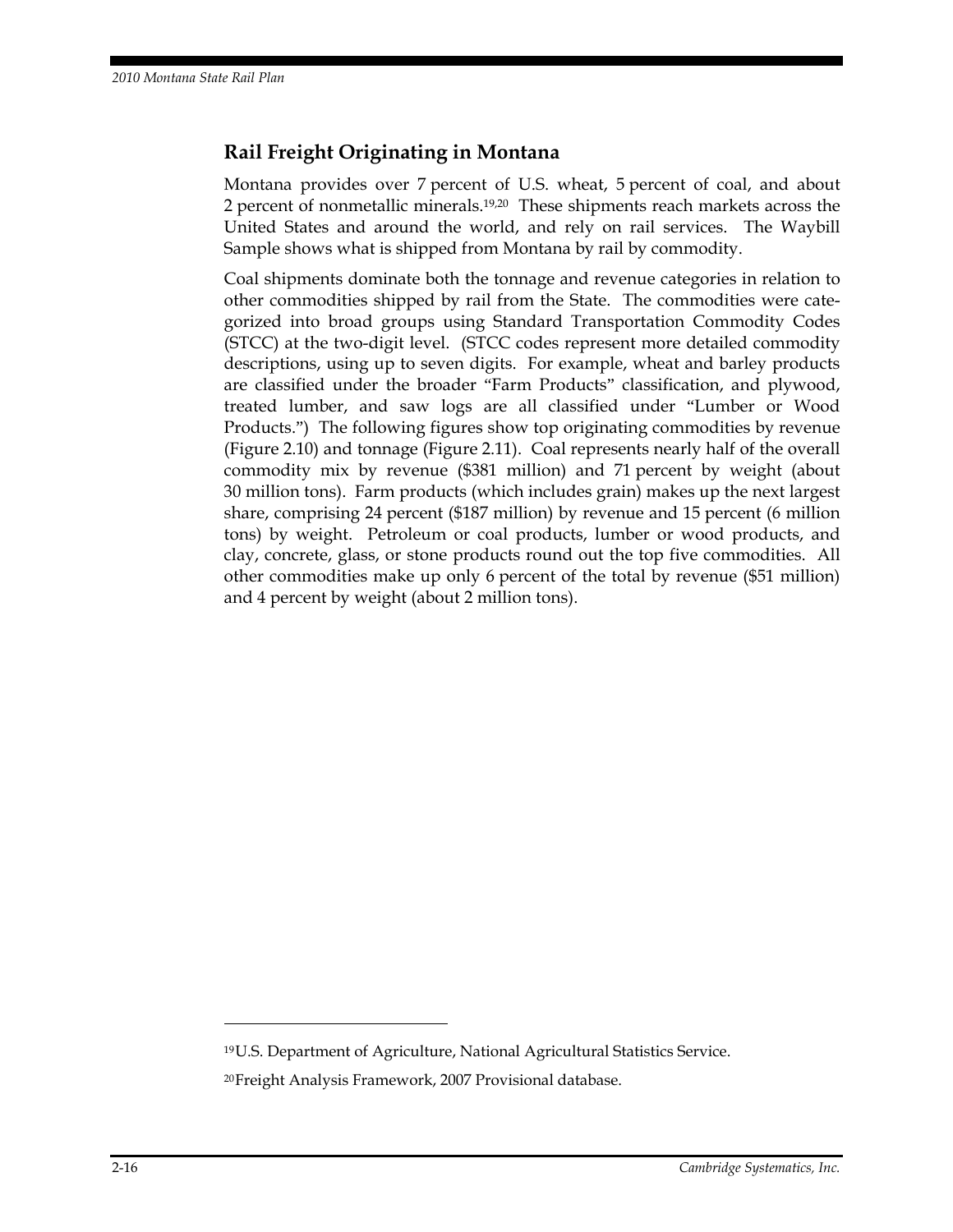

### **Figure 2.10 Top Origi**n**ating Commodities by Revenue**  *Millions of Dollars*



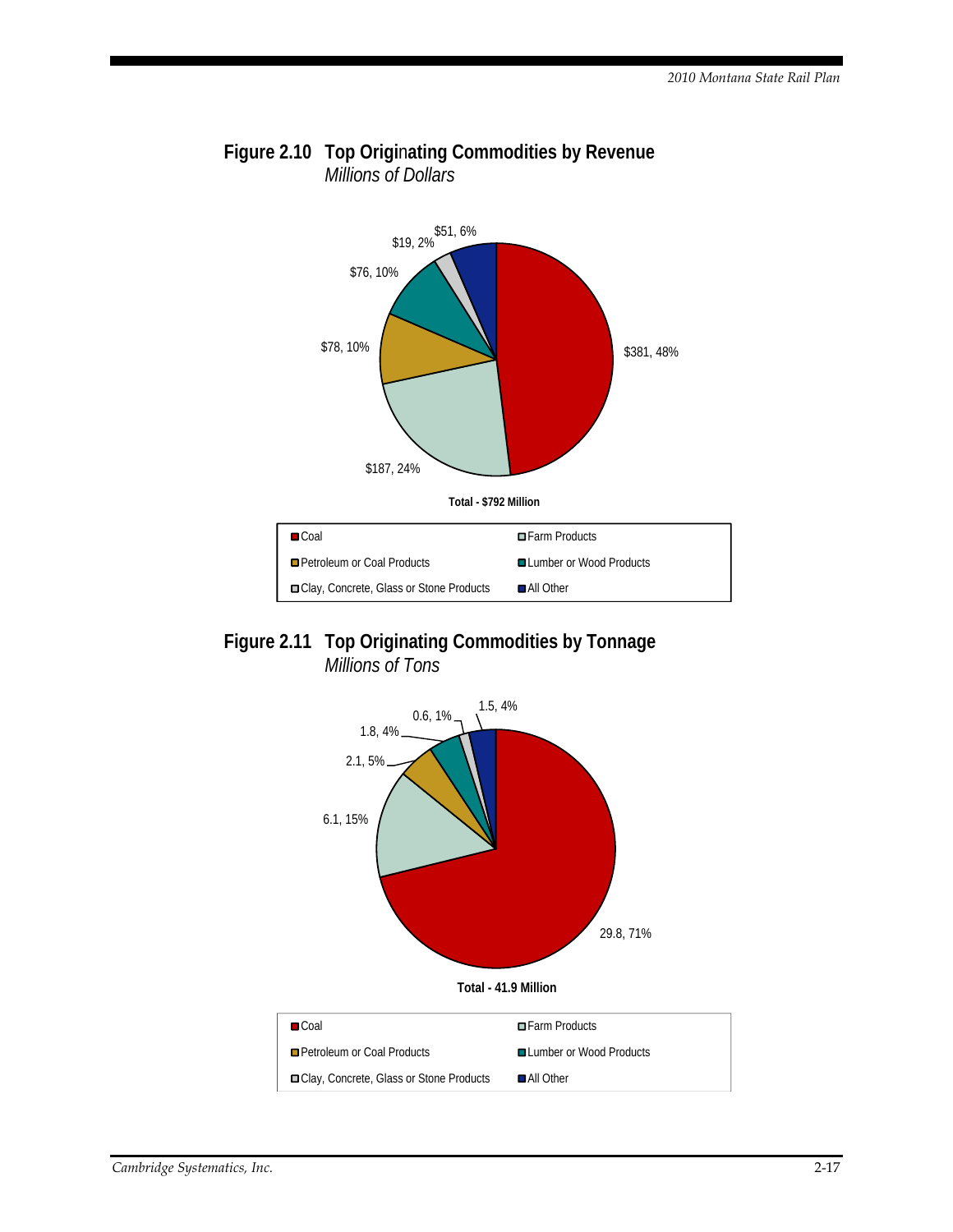The two following figures consider the main destination states of rail freight originating in Montana, by weight (Figure 2.12) and by revenue (Figure 2.13). The majority (56 percent) of rail freight originating in Montana, by weight, is bound for either Minnesota (29 percent, or 12.1 million tons) or Wisconsin (27 percent, or 11.4 million tons). Washington is the terminus for 10 percent (4.3 million tons), and the remaining 34 percent is spread across North Dakota, Oregon, Indiana, Illinois, Texas, and others. By revenue, Minnesota receives the highest percentage (19 percent, or \$154 million), followed by Washington (14 percent, or \$108 million), Wisconsin (13 percent, or \$102 million), and Oregon (8 percent, or \$62 million).

Many of these shipments are destined for export markets throughout the world. For instance, grain shipments are often transshipped at ports on the West Coast or Great Lakes for further distribution to Montana's foreign trading partners. In addition, Montana conducts significant cross-border trade with Canada, which is the State's number one foreign trading partner. According to *Export Montana*, the top five export markets for Montana products in 2007 were: 1) Canada (\$584.7 million); 2) Japan (\$101.7 million); Germany (\$58.9 million); Taiwan (\$52.5 million); and China (\$43.6 million).<sup>21</sup>



**Figure 2.12 Total Tonnage by Destination State** 

 $\ddot{\phantom{a}}$ 

<sup>21</sup> http://www.exportmontana.com/Exstats.asp.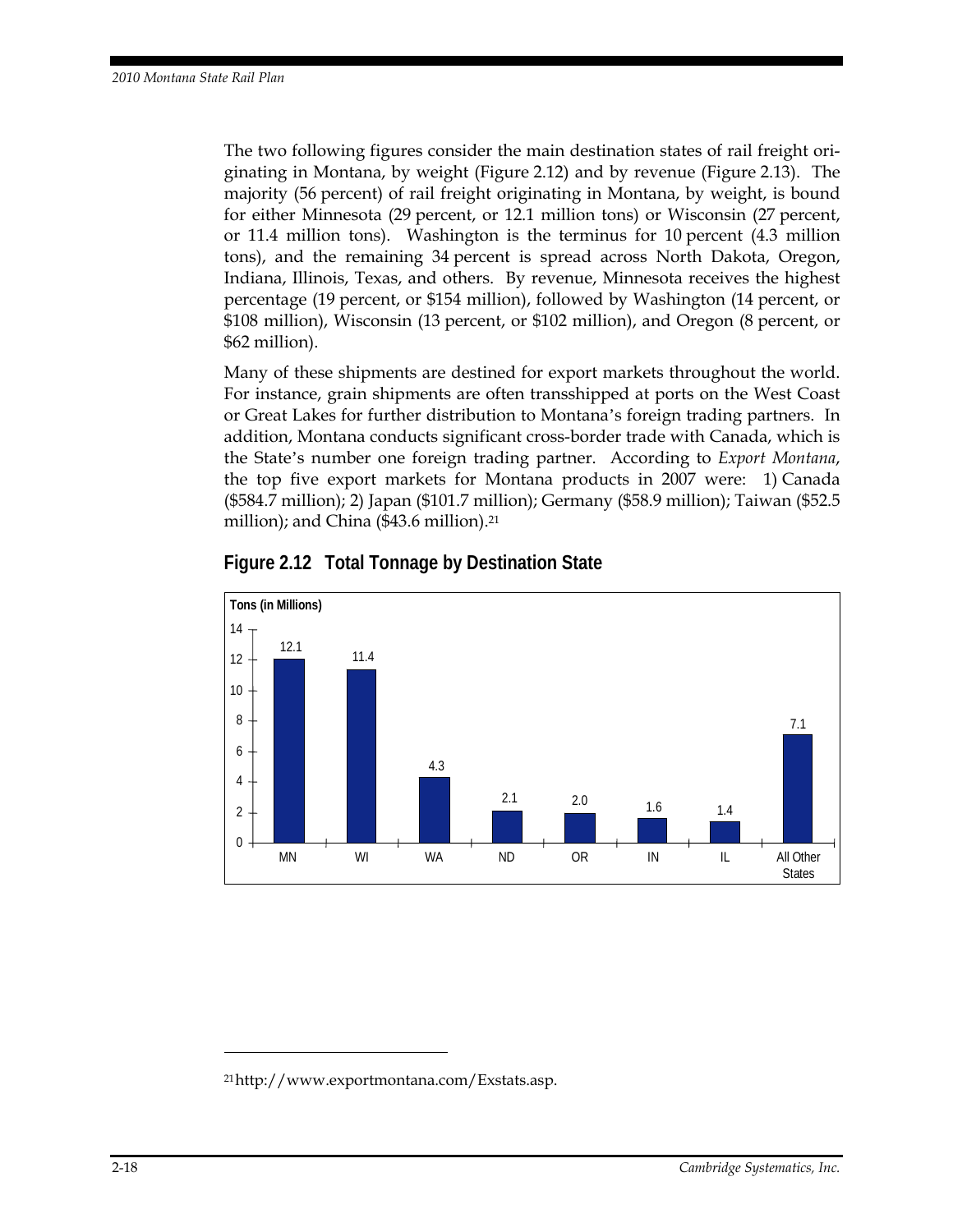

Figure 2.17 Total Revenue by Destination State

At the county level, a substantial amount of tonnage originates from a select group of the coal-producing counties. As shown in Figure 2.14, Big Horn and Treasure generate the most tonnage, followed by Yellowstone and Rosebud counties. The remainder of the tonnage primarily comes from counties in the north-central and northwest quadrant of the State - Missoula, Flathead, Teton, and surrounding counties - which ship other products, including grains and forest products.



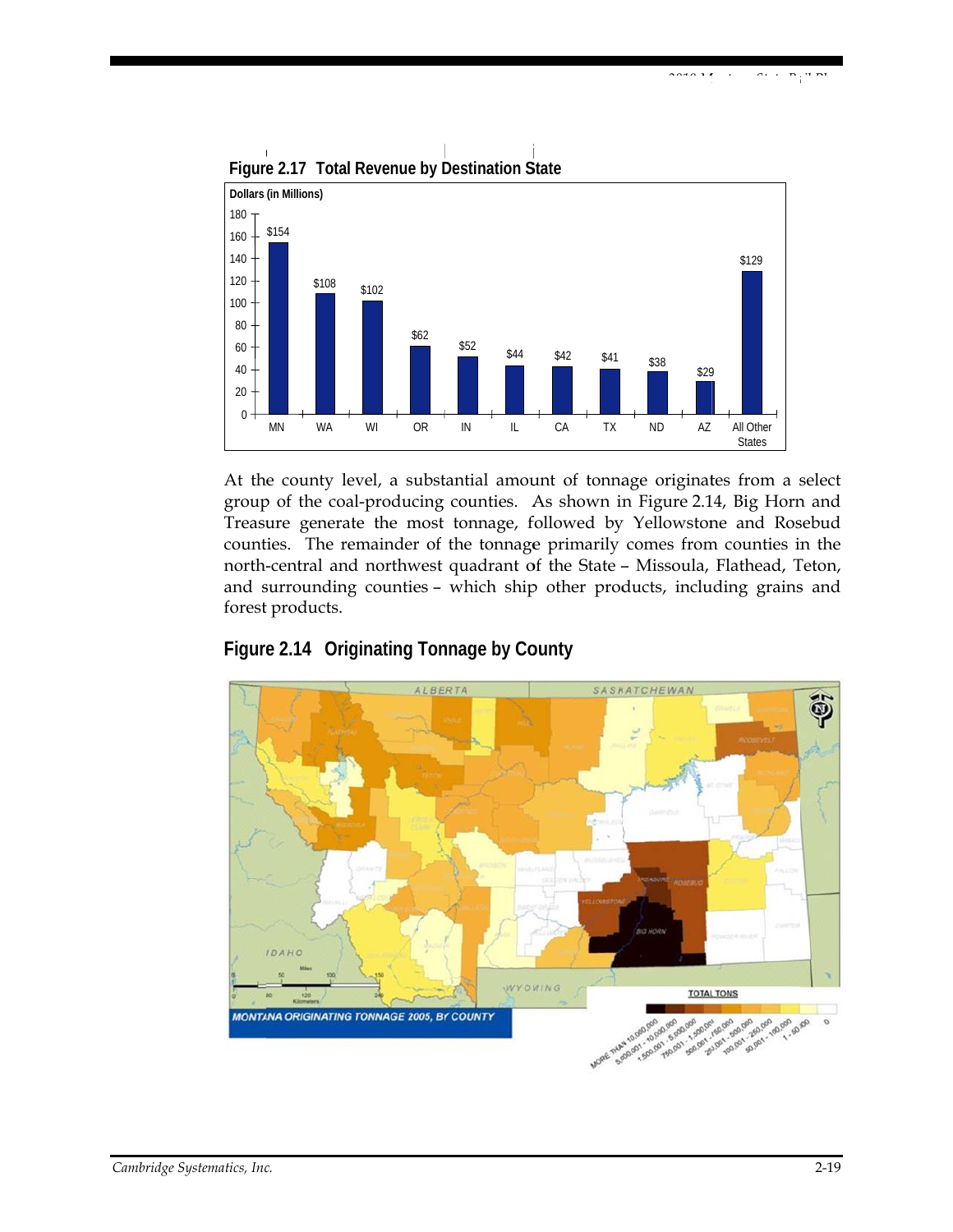### **Rail Freight Terminating in Montana**

As noted earlier, terminating trips are a relatively minor percentage of overall rail freight trips in the State compared to through-bound or originated traffic. Rail freight terminated in Montana is more diverse by commodity types. Figure 2.15 exhibits, by revenue, the top 10 commodities imported to the State by rail. Transportation equipment, lumber or wood products, chemicals or allied products, petroleum or coal products, and coal combine to represent about twothirds of the total (\$59.5 million) in this category. Figure 2.16 shows the top 10 commodities terminating in the State by tonnage. Coal, lumber products, chemicals, and petroleum are the top 4 commodities.

The majority of freight originating in other states/provinces and terminating in Montana by tonnage (Figure 2.17) is from: Wyoming (31 percent); Alberta (13 percent); British Columbia (7 percent); and Washington (7 percent). By revenue (Figure 2.18), Illinois is largest, at 21 percent, followed by Alberta (13 percent), Wyoming (10 percent), and British Columbia (7 percent).



**Figure 2.15 Top Terminating Commodities by Revenue**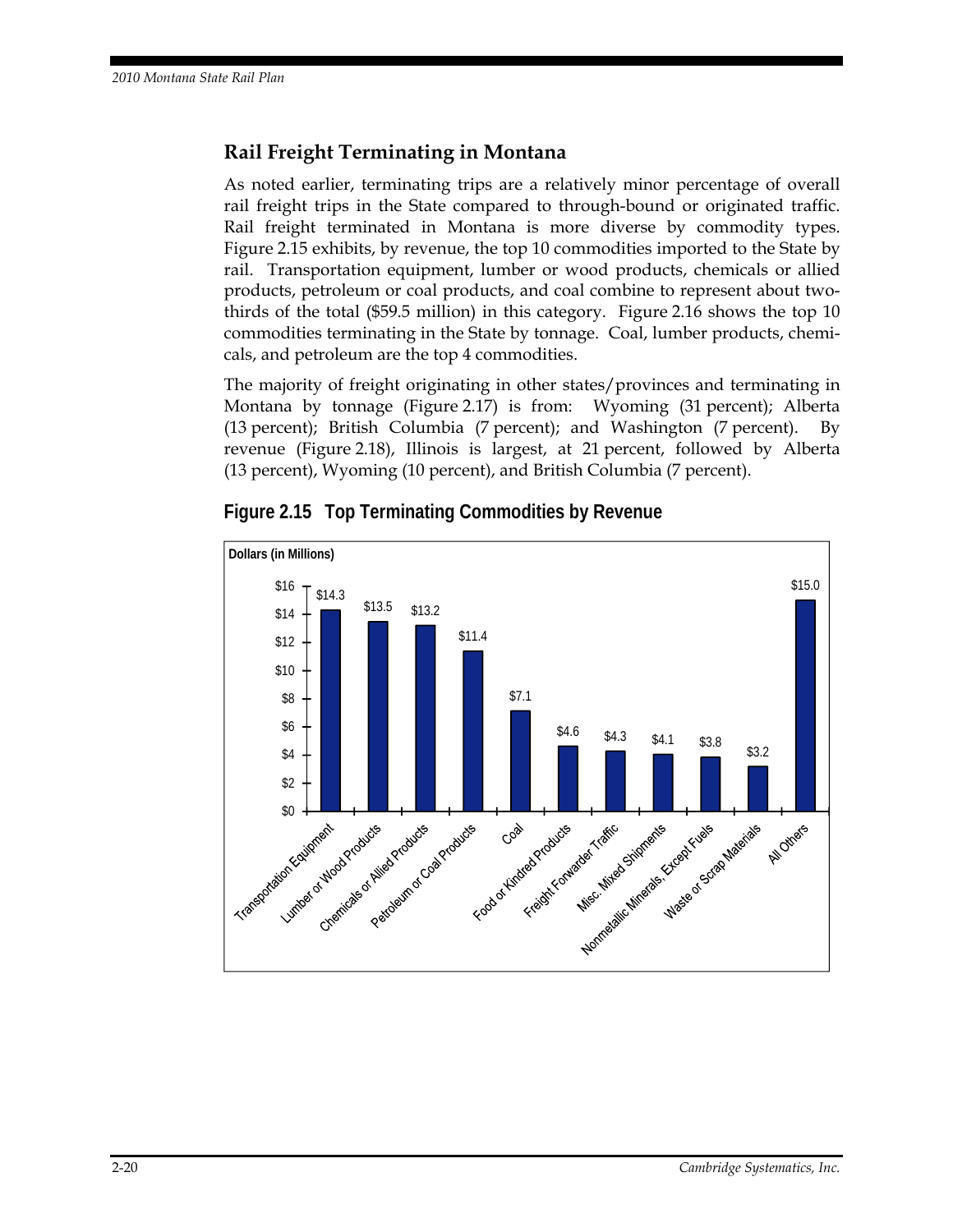

**Figure 2.16 Top Terminating Commodities by Tonnage** 



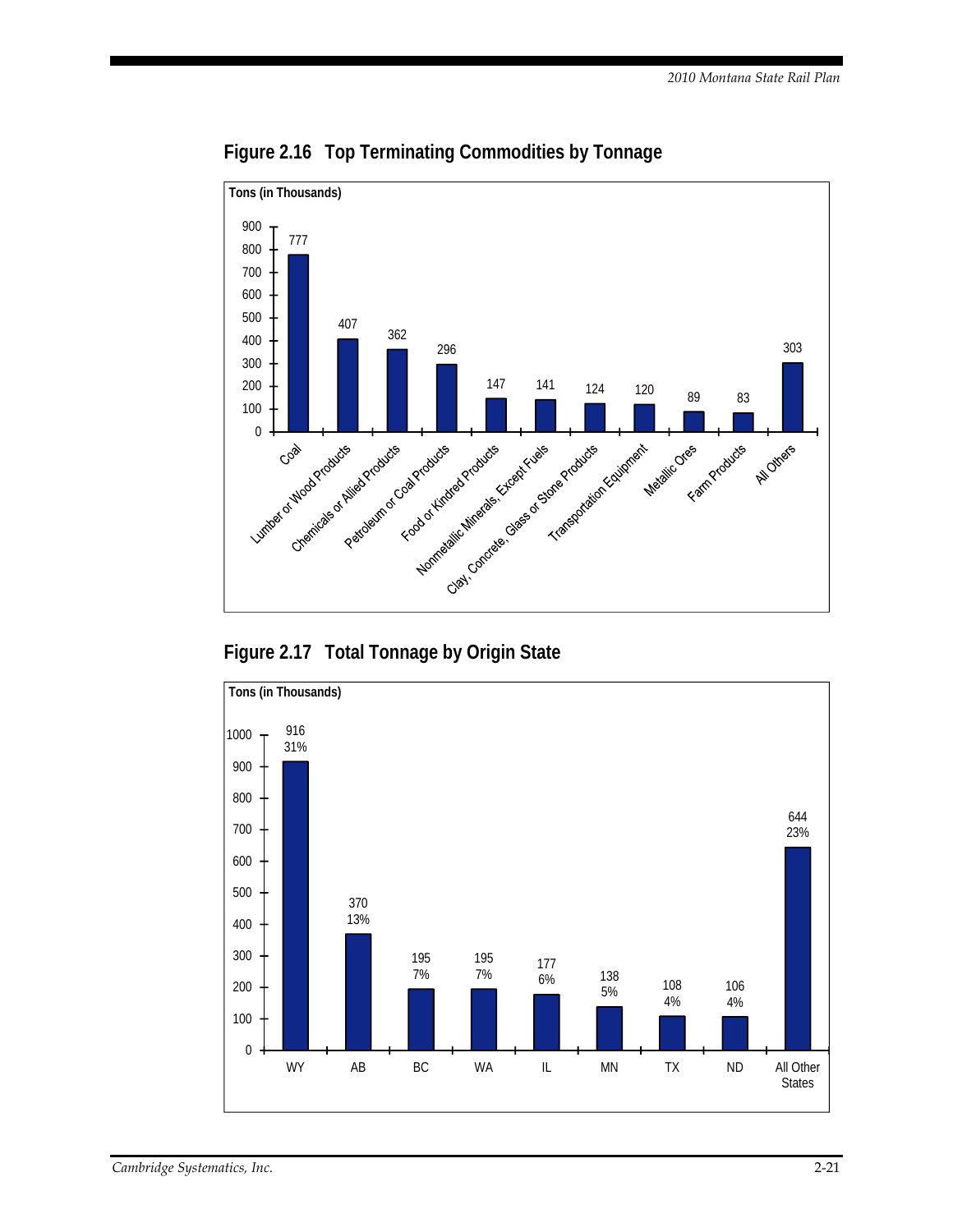

**Figure 2.18 Total Revenue by Origin State** 

Figure 2.19 shows rail freight terminating in Montana at the county level. Yellowstone County is the single largest destination for rail freight tonnage. The area has large-scale refineries, major manufacturing operations, and the city (Billings) is an expansive trade and distribution center for eastern Montana, Wyoming, and the western Dakotas. The next level shown on the map (500,000 to 750,000 tons delivered) includes only Missoula County, the State's second largest economic center. The next highest category includes Lake, Cascade, Silver Bow, and Hill counties. In all, the pattern suggests distribution and processing centers as locations of relatively concentrated rail freight destination.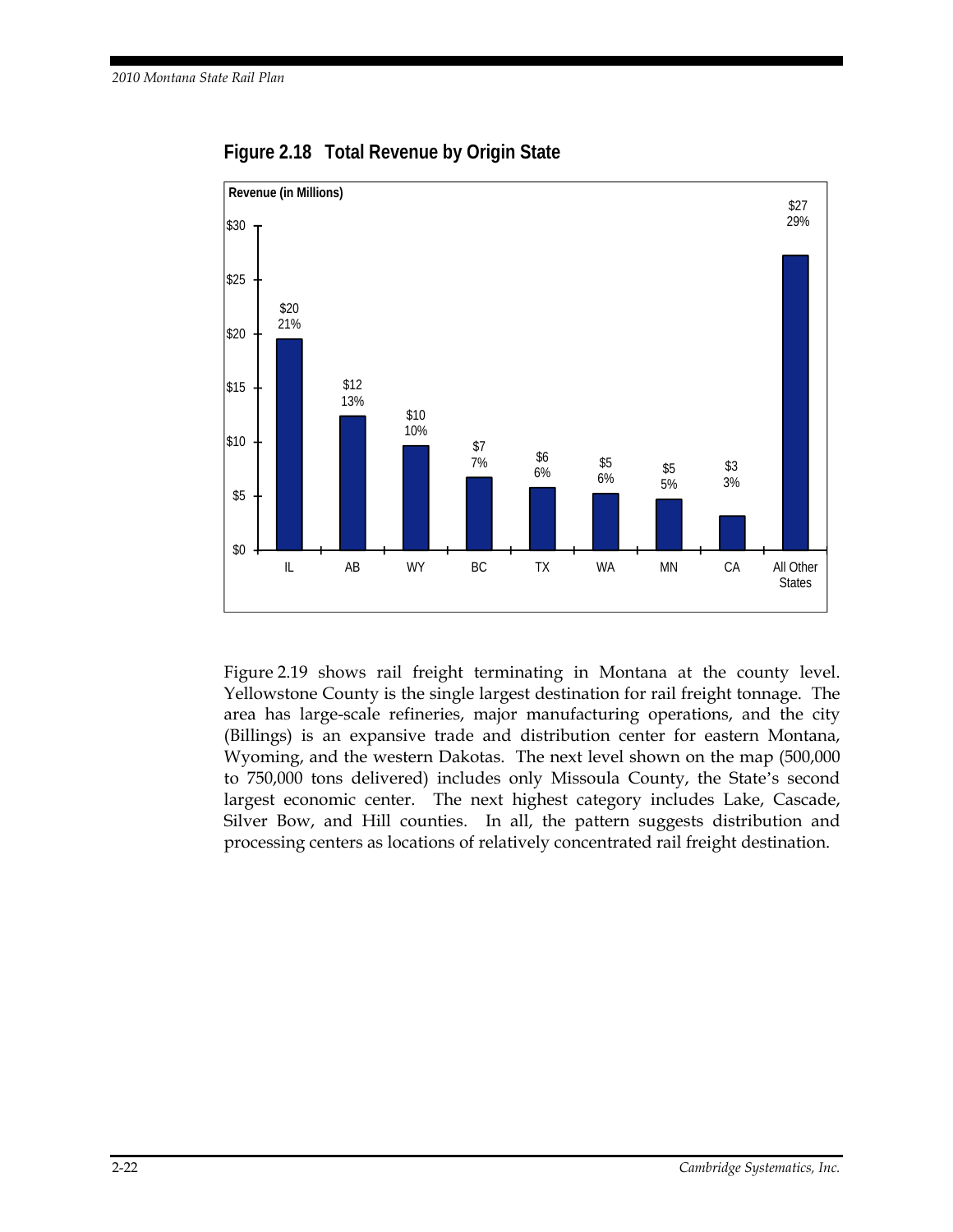

### Figure 2.19 Terminating Tonnage by County

### Montana Rail Freight Through Trips

As stated earlier, the Waybill Sample data show that through trips dominate rail freight traffic in Montana by both tonnage and revenue. The following figures highlight top through-bound commodities. The largest by revenue (Figure 2.20) are two product categories: miscellaneous mixed shipments, which is mostly intermodal traffic (\$674 million); and farm products, including grain (\$659 million). Of the remaining commodities, lumber/wood products represent approximately \$250 million, and transportation equipment, food/kindred products, containers, hazardous materials, and pulp/paper/allied products each fall into the \$100 to \$200 million range.

By tonnage (Figure 2.21), farm products generates the most through trips, more than 21 million tons. Miscellaneous mixed shipments are a distant second, at 10.5 million tons, followed by lumber or wood products, food and kindred products, and coal. With anticipated new coal development in Montana (and Wyoming) more coal traffic can be expected on Montana rail lines.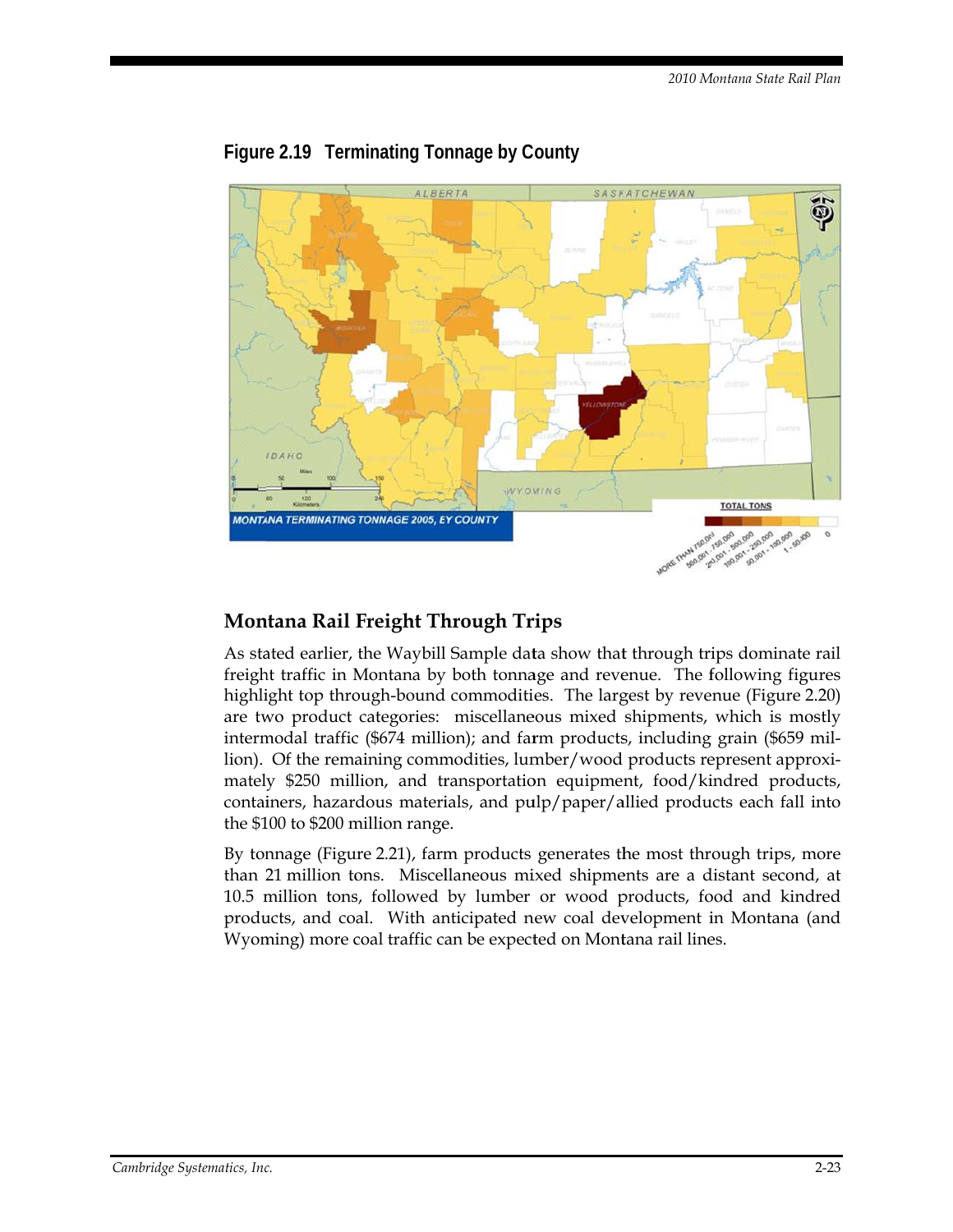

**Figure 2.20 Through Trip Commodities by Revenue** 



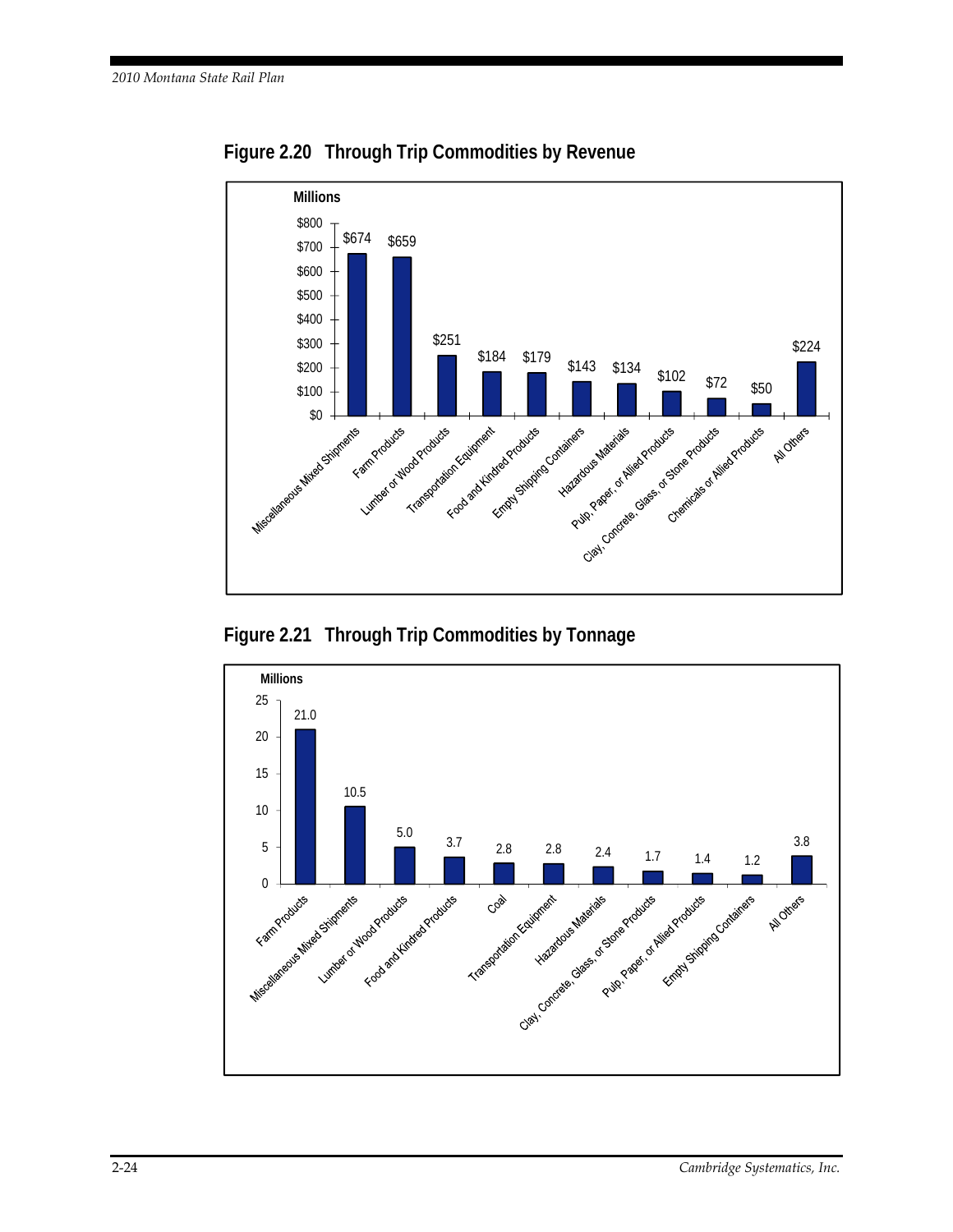The following figures show the states in terms of most-often reported origins and destinations for rail traffic through Montana. Most of the traffic is between the upper Midwest and the Pacific port states, and most of it is westbound.

By revenue (Figure 2.22), Washington to Illinois and Illinois to Washington account for more than 26 percent of total through trips, suggesting the significant role of intermodal facilities in the Chicago area. Other significant state-to-state combinations include: Minnesota to Washington (9 percent), South Dakota to Washington (7 percent), Illinois to Oregon (4 percent), and North Dakota to Washington (4 percent). The remaining origin-destination pairs combined are about 50 percent of total through-bound freight by revenue. The majority of these are movements between the West Coast states (Washington, Oregon, and California) and various Midwest states (such as Nebraska, Iowa, and Minnesota). There are also significant movements between these West Coast states and several Rocky Mountain states like Colorado and Wyoming, and between various states and Canada.

Tonnage of through trips, shown in Figure 2.23, reflects the role of bulk commodities. Linkages between Illinois and Washington total only 18 percent by weight (versus 26 percent by value). Largest linkages by weight are Minnesota to Washington (13 percent) and South Dakota to Washington (12 percent), followed by the eastbound link, Washington to Illinois (11 percent), then Illinois to Washington (7 percent). Shipments from Nebraska and North Dakota to Washington are 6 percent each. Nearly half (45 percent) of remaining trip combinations are dispersed in smaller tonnages between other origins and destinations. As with revenue, most of these remaining through shipments are made up of movements between the West Coast and Midwest/Rocky Mountains, and between U.S. states and several Canadian provinces.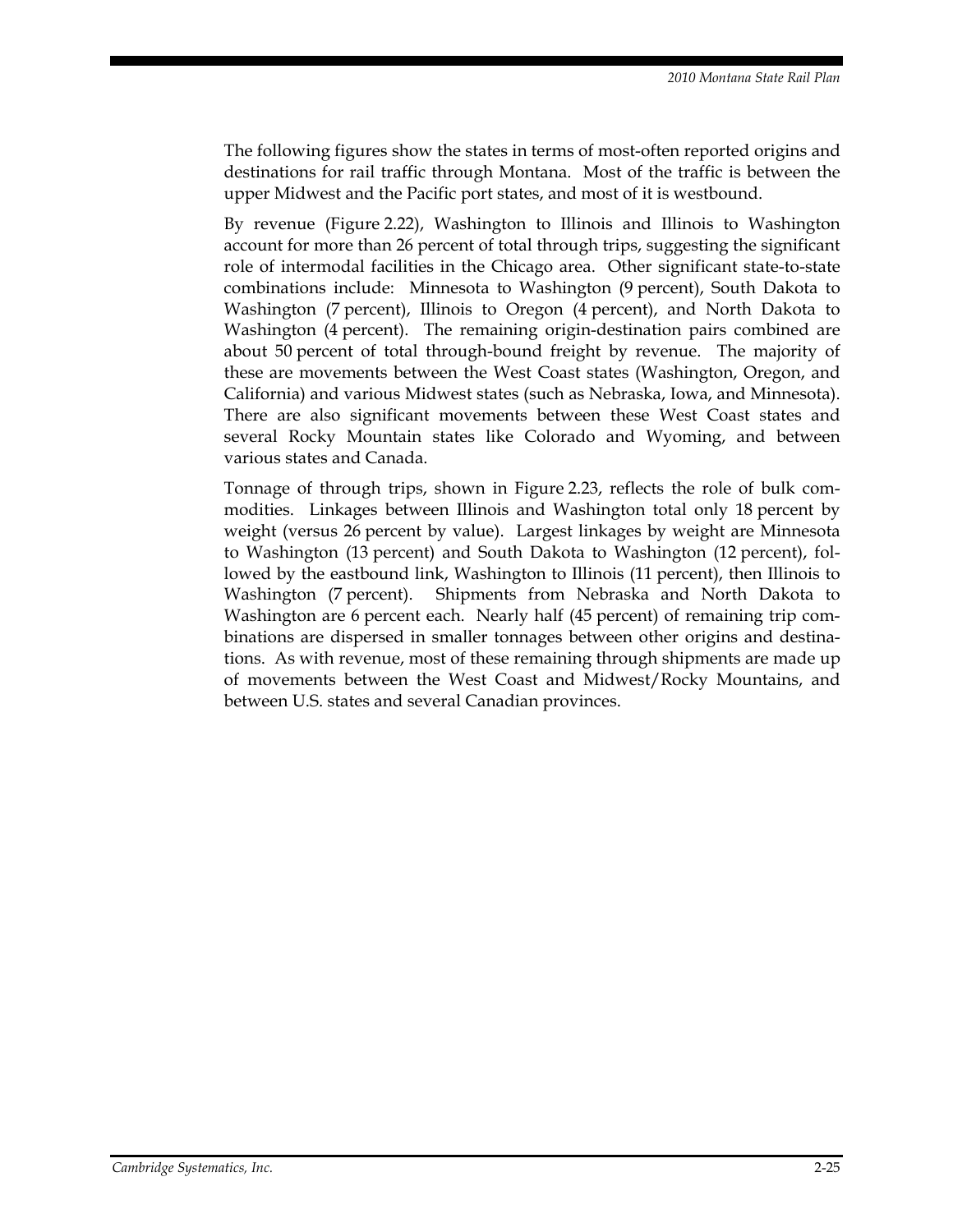

**Figure 2.22 Through Trip Revenue by Route**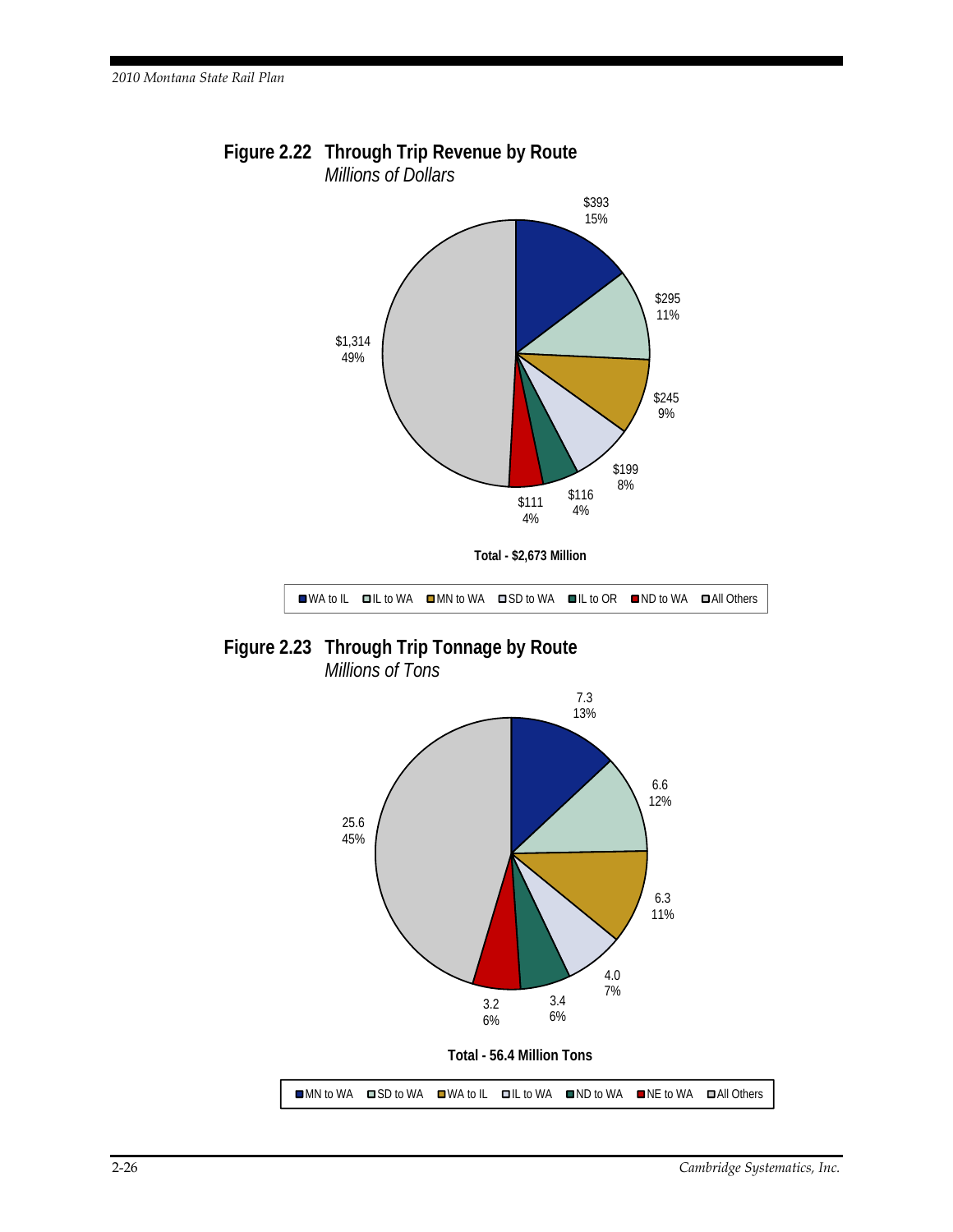# **2.4 POPULATION ISSUES INFLUENCING RAIL TRANSPORTATION**

Montana ships bulk commodities out of the State by rail, and transports freight through the State by rail. Through shipments include high-value interurban shipments and bulk commodity shipments originating elsewhere. Most highervalue (i.e., finished) goods produced and consumed in the State rely on truck traffic. Overall population and economic projections suggest that this will probably remain the pattern of transportation through the planning horizon.

Montana has a small population (44th smallest by Census 2008 estimates) and large land mass  $(4<sup>th</sup> \text{ largest})$ .<sup>22</sup> In 2007, the United States had 85 people per square mile, on average, while Montana's average was 6.6. The State's situation between more populous areas shapes transportation services within the State.

County-level population projections for Montana suggest that, at the state level, population growth rates will keep pace with other states, but that Montana is expected to remain in the bottom 20 percent of state populations through 2030.23

The map in Figure 2.24 shows projected population growth of Montana counties between 2005 and 2030. Several counties in western Montana are expected to grow, in some cases by more than 60 percent. Population growth in Flathead, Ravalli, Jefferson, Gallatin, Lake, Lewis and Clark, and Broadwater counties is expected to exceed 50 percent in the 25-year period. The counties that comprise the larger population centers in Montana – such as Yellowstone, Missoula, Cascade, Gallatin, Flathead, and Lewis and Clark counties – will absorb the bulk of these population gains. Meanwhile, counties located adjacent to larger urban areas (such as Ravalli County, near Missoula) will also experience significant growth.

Both consumption and production of goods may be expected to increase roughly proportionally with these population increases. However, since the State's share of total U.S. population will remain roughly the same, growth in some parts of the State appears unlikely to change the overall balance of freight shipment by rail, truck, intermodal service to and from the State. However, freight volumes will increase to serve these growing populations.

Census County Business Patterns 2006 data for the State is shown in Table 2.9. Industries that are relatively reliant on freight transportation are shown here. These industries include agriculture/forestry, mining, utilities, construction, manufacturing, wholesale trade, retail trade, and transportation and warehousing. These seven sectors total about 15,890 establishments (43 percent of the state total) and nearly 140,000 employees (41 percent of the total).

 $\overline{a}$ 

 $22U.S.$  Census Bureau. National and State Population Estimates. Available at: http:// www.census.gov/popest/states/NST-ann-est.html.

<sup>23</sup> Census and Economic Information Center, Montana Department of Commerce, analysis by NCS Data Services, 2007.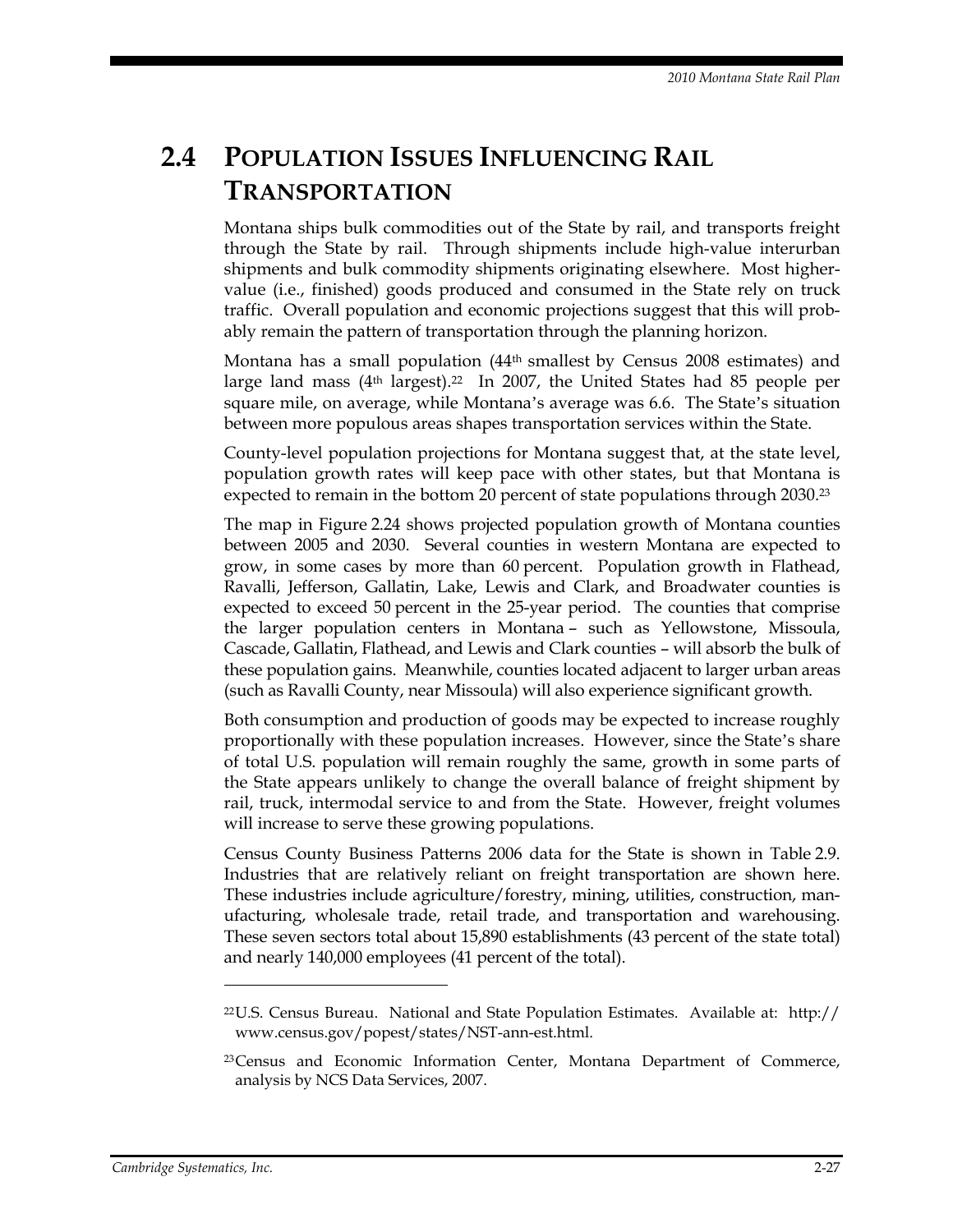

### Figure 2.24 Projected Population Change 2005-2030 By County

| Table 2.9 | Montana Industry Information by Industry Classification |
|-----------|---------------------------------------------------------|
|           | <i>2006</i>                                             |

| Industry                                            | <b>Establishments</b> | <b>Employees</b> | <b>Annual Payroll</b><br>(Millions) |
|-----------------------------------------------------|-----------------------|------------------|-------------------------------------|
| Forestry, Fishing, Hunting, and Agriculture Support | 399                   | 1.580            | \$56.1                              |
| Mining                                              | 310                   | 5,863            | \$393.3                             |
| Utilities                                           | 217                   | 2,744            | \$177.1                             |
| Construction                                        | 5,769                 | 26,879           | \$1,039.6                           |
| Manufacturing                                       | 1,274                 | 19,878           | \$763.5                             |
| Wholesale Trade                                     | 1,480                 | 14,643           | \$568.7                             |
| Retail Trade                                        | 5,192                 | 57,949           | \$1,261.3                           |
| Transportation and Warehousing                      | 1.249                 | 10.339           | \$327.6                             |
| All Other                                           | 20,759                | 202.651          | \$5,251.4                           |
| <b>Total Transportation Reliant</b>                 | 15,890                | 139,875          | \$4,587.2                           |
| <b>Total Montana</b>                                | 36,649                | 342,526          | \$9,838.6                           |
| Percent Transportation Reliant                      | 43%                   | 41%              | 47%                                 |

Source: U.S. Census Bureau, 2006 County Business Patterns.

Not only do these industries account for a significant share of Montana employment, they also contribute a large share of the State's economic output. Figure 2.25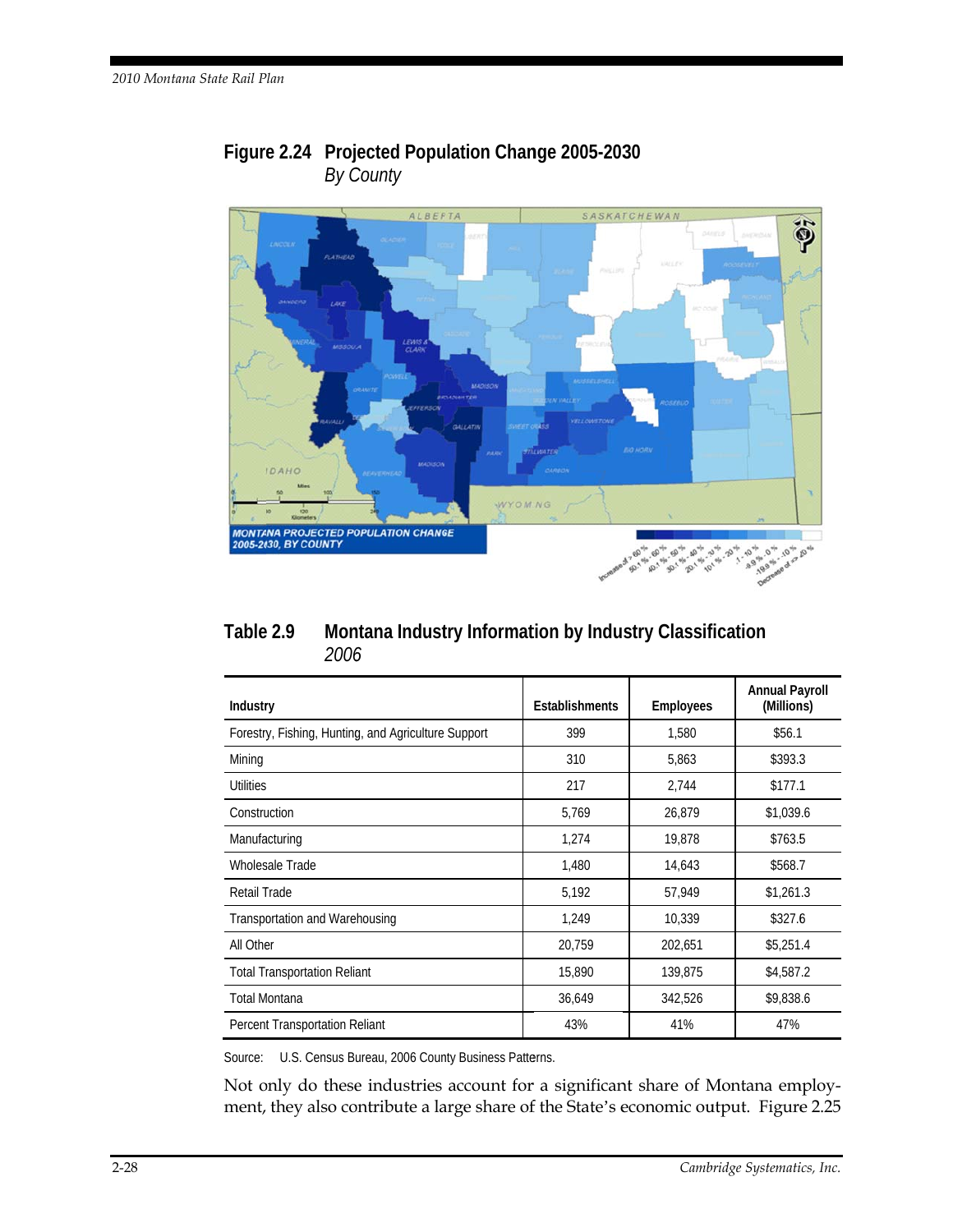shows the growth in Gross State Product (GSP) for transportation reliant industries in Montana. Over the past 10 years, there has been significant output expansion in these key industries. Growth has been especially pronounced in agriculture, retail and wholesale trade, mining, utilities, and transportation and warehousing. Output growth in these freight transportation-dependent industries leads directly to increasing freight volumes by all modes, including rail.



**Figure 2.25 Montana Gross State Product by Industry** 

Source: U.S. Bureau of Economic Analysis Regional Economic Accounts.

# **2.5 DEMAND FOR RAIL SERVICE**

As consumer demand for goods has increased over the past several decades, freight service demand has grown along with it. Figure 2.26 plots combination truck vehicle miles and Class I train miles from 1960 through 2005.24 The graph shows parallel growth of the modes after about 1990. Prior to that, combination

 $\overline{a}$ 

<sup>24</sup> U.S. Bureau of Transportation Statistic, National Transportation Statistics 2008. Available at: http://www.bts.gov/publications/national\_transportation\_statistics/. A train-mile is the movement of a train, which can consist of multiple vehicles (cars), the distance of one mile.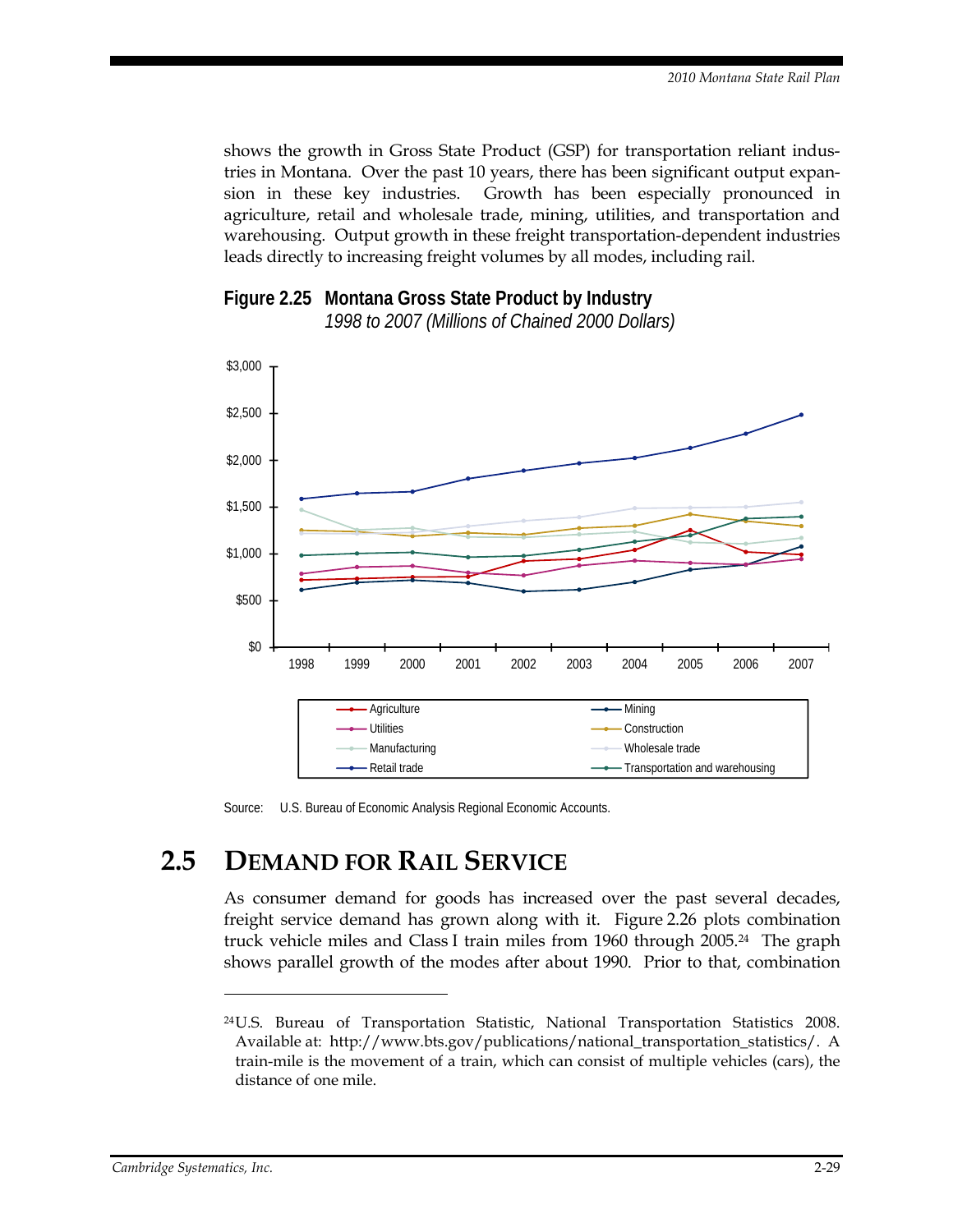truck vehicle miles increased rapidly, gaining market against rail as the nation's highway system (particularly the Interstate system) developed. Rail has grown from slightly over 400 million train-miles in 1960 to about 550 million train-miles in 2005.



**Figure 2.26 U.S. Combination Truck Vehicle-Miles and Train-Miles** 

Current national recessionary conditions have affected both truck and train volumes. Total vehicle-miles traveled (VMT) declined by 3.6 percent in 2008, according to FHWA Traffic Volume Trends data. The American Association of Railroads reports a comparable downturn in rail traffic.

Much of the State's railway system parallels primary and secondary roadways that are expected to see growing truck volumes over coming decades. Figure 2.27 shows 2002 and 2035 projected Average Annual Daily Truck Traffic (AADTT) in Montana based on the FAF2 database. The map illustrates projected increases in truck traffic along the main highway corridors, growing from the 2,000 range to the 5,000 to 7,000 range west of Billings with modest increases on sections of I-15. Modest increases are also expected on some non-Interstate routes around the State, such as between Lewistown and Great Falls, and in western and southeastern Montana.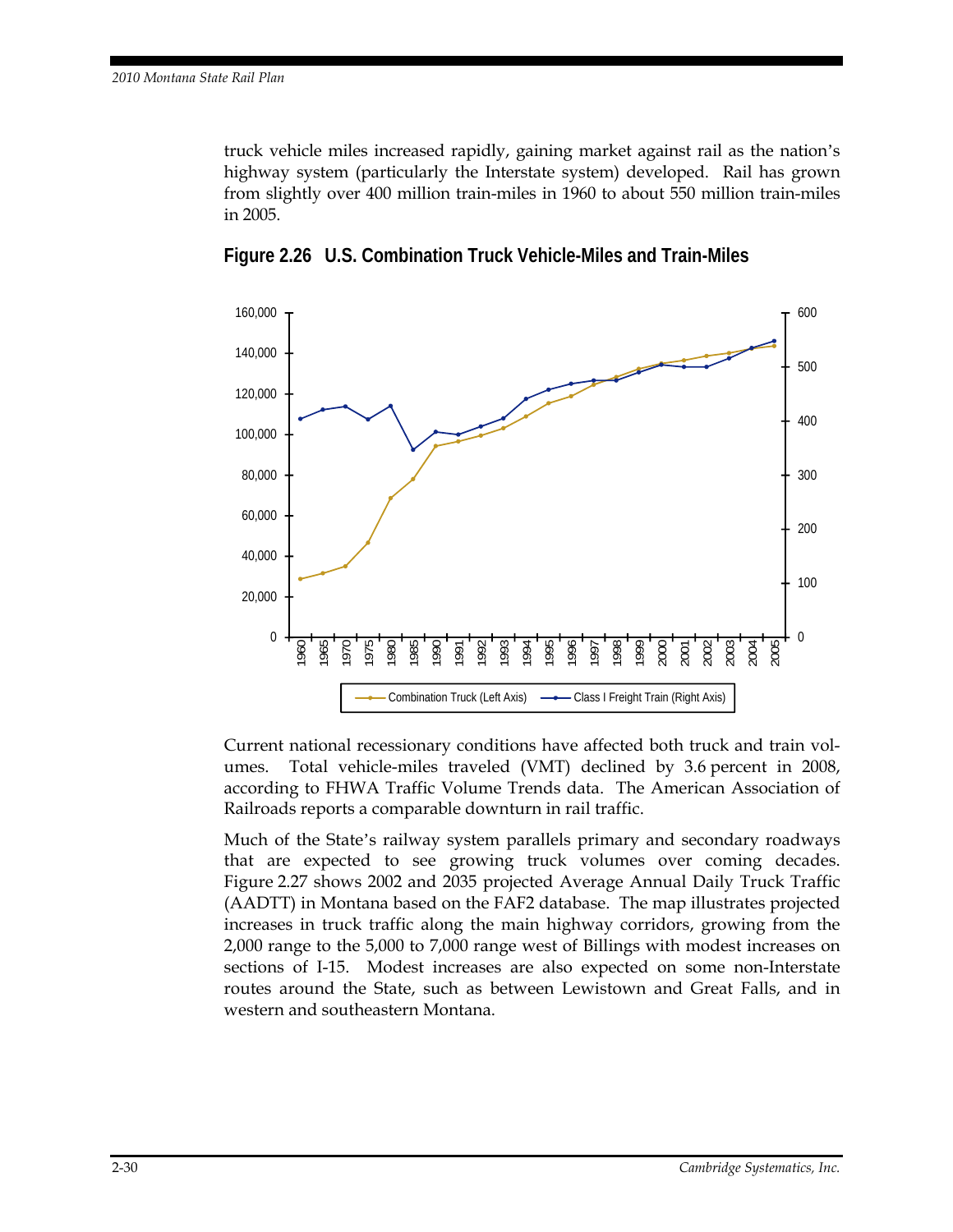

### Figure 2.27 Average Annual Daily Truck Traffic (AADTT) 2002 and 2035

Source: FHWA Freight Analysis Framework 2.2.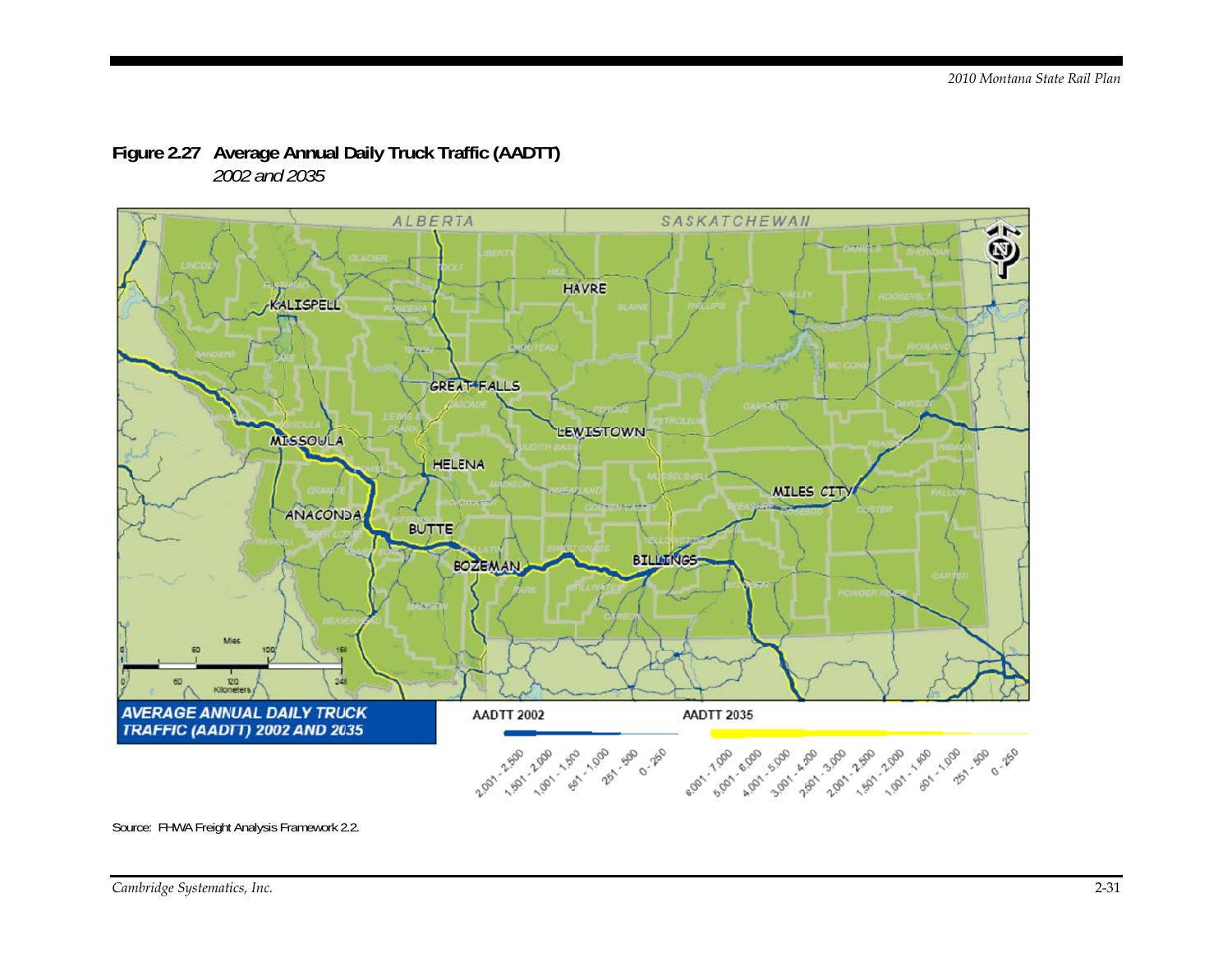Table 2.10 displays 2005 to 2007 statistics for all U.S. Class I railroads, which include: BNSF Railway, Union Pacific (UP), Kansas City Southern, Canadian Pacific, Canadian National, and CSX Transportation.25 In recent years, railroads have continued to reinvest in infrastructure and streamline operations in efforts to meet expanding demand for service. The table shows that in the most recent three years, Class I carriers have increased incomes, revenues, and profitability. Overall, the railroads reported a 26 percent increase in return on average equity. Volumes rose as well, with tons per train increasing by 5.1 percent and total tonmiles 4.4 percent from 1.696 trillion to 1.771 trillion in the three-year period.

|                                    | 2005   | 2006   | 2007   | Percent Change<br>2005-2007 |
|------------------------------------|--------|--------|--------|-----------------------------|
| <b>Traffic</b>                     |        |        |        |                             |
| Carloads Originated (Million)      | 31.14  | 32.11  | 31.46  | 1.0%                        |
| Intermodal Units (Million)         |        |        |        |                             |
| Containers                         | 8.71   | 9.40   | 9.43   | 8.3%                        |
| <b>Trailers</b>                    | 2.98   | 2.88   | 2.60   | $-12.8%$                    |
| Total                              | 11.69  | 12.28  | 12.03  | 2.9%                        |
| Tons Originated (Billion)          | 1.899  | 1.96   | 1.94   | 2.2%                        |
| Ton-Miles (Trillion)               | 1.696  | 1.772  | 1.771  | 4.4%                        |
| <b>Operating Statistics</b>        |        |        |        |                             |
| Freight Revenue Per Ton-Mile       | 2.621¢ | 2.840¢ | 2.990€ | 14.1%                       |
| Average Tons Per Carload           | 61.0   | 60.9   | 61.7   | 1.1%                        |
| Average Tons Per Train             | 3,115  | 3,163  | 3,274  | 5.1%                        |
| Average Length of Haul (Miles)     | 893.2  | 905.6  | 912.8  | 2.2%                        |
| <b>Financial</b>                   |        |        |        |                             |
| Freight Revenue (Billion)          | \$44.5 | \$50.3 | \$52.9 | 18.9%                       |
| Operating Revenue (Billion)        | \$46.1 | \$52.2 | \$54.6 | 18.4%                       |
| <b>Operating Expense (Billion)</b> | \$37.8 | \$41.0 | \$42.7 | 13.0%                       |
| Net Income (Billion)               | \$4.9  | \$6.5  | \$6.8  | 38.8%                       |
| <b>Operating Ratio</b>             | 82.1%  | 78.6%  | 78.3%  | $-4.6%$                     |
| Return on Average Equity           | 9.12%  | 11.30% | 11.49% | 26.0%                       |

**Table 2.10 U.S. Class I Railroad Statistics** 

Source: AAR, Class I Railroad Statistics, July 17, 2008. Available at: http://www.aar.org/~/media/AAR/ Industry%20Info/Statistics.ashx.

 $\ddot{\phantom{a}}$ 

<sup>25</sup> Association of American Railroads.